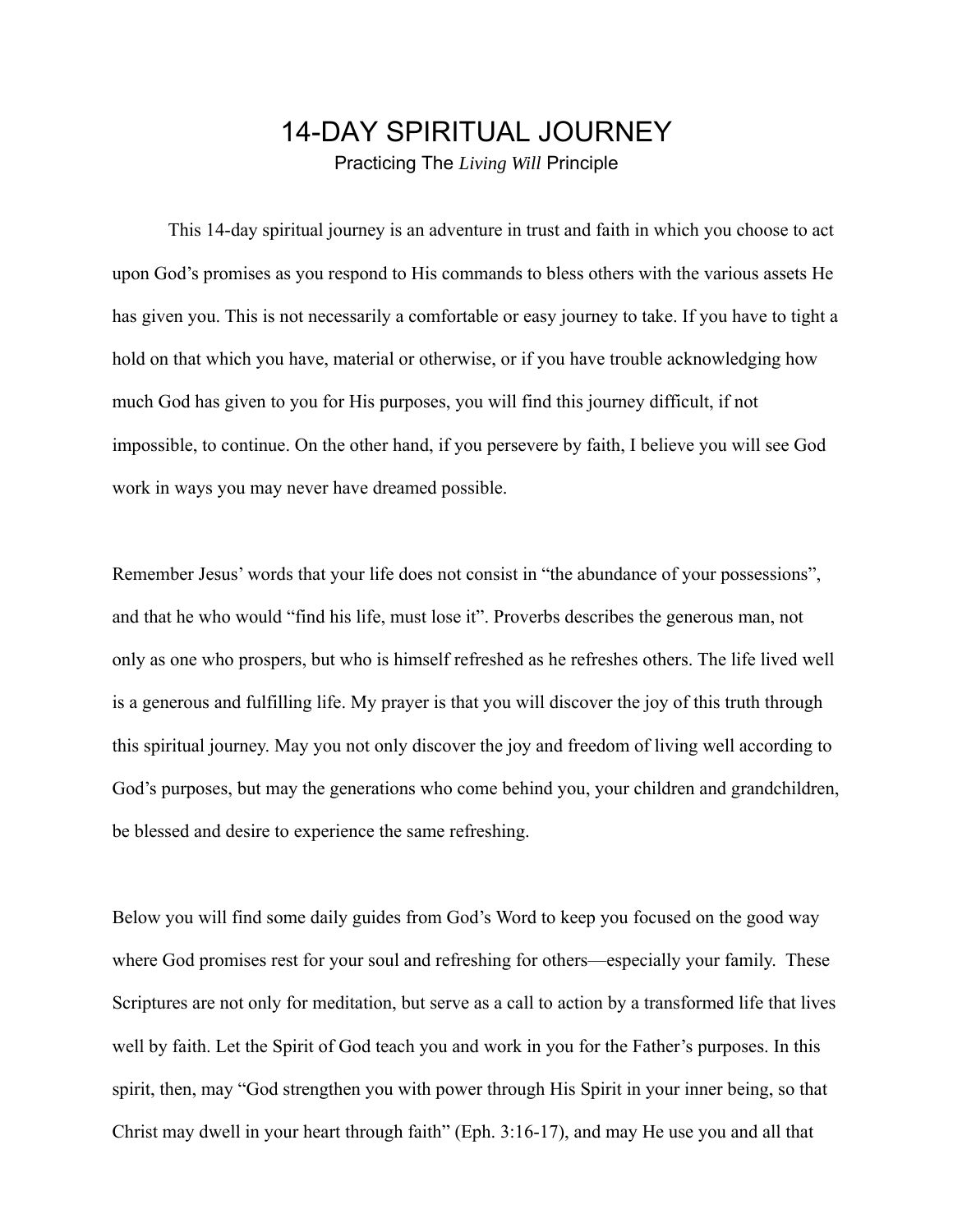He has given you to bless those He desires to bless through you.

Let the adventure begin!

#### 14-DAY SPIRITUAL ADVENTURE PLAN

 $DAY 1$ 

Scripture: Matthew 19:16-22

Action Point: If you are a person of means and great wealth, this passage is especially difficult. Generosity is always a matter of the heart. Ask God to search your heart and expose anything that may be hindering you from opening your hand to God's purposes for what He has given you.

# $DAY$  2:

Scripture: Jeremiah 9:23-24

Action Point: Once more ask the Lord to reveal any points of pride or unwillingness to surrender all He given for His purposes. Take time today to focus on God's goodness and all that He has done for you so that we will not boast in anything but Him and His grace.

DAY 3:

Scripture: Matthew 25:14-15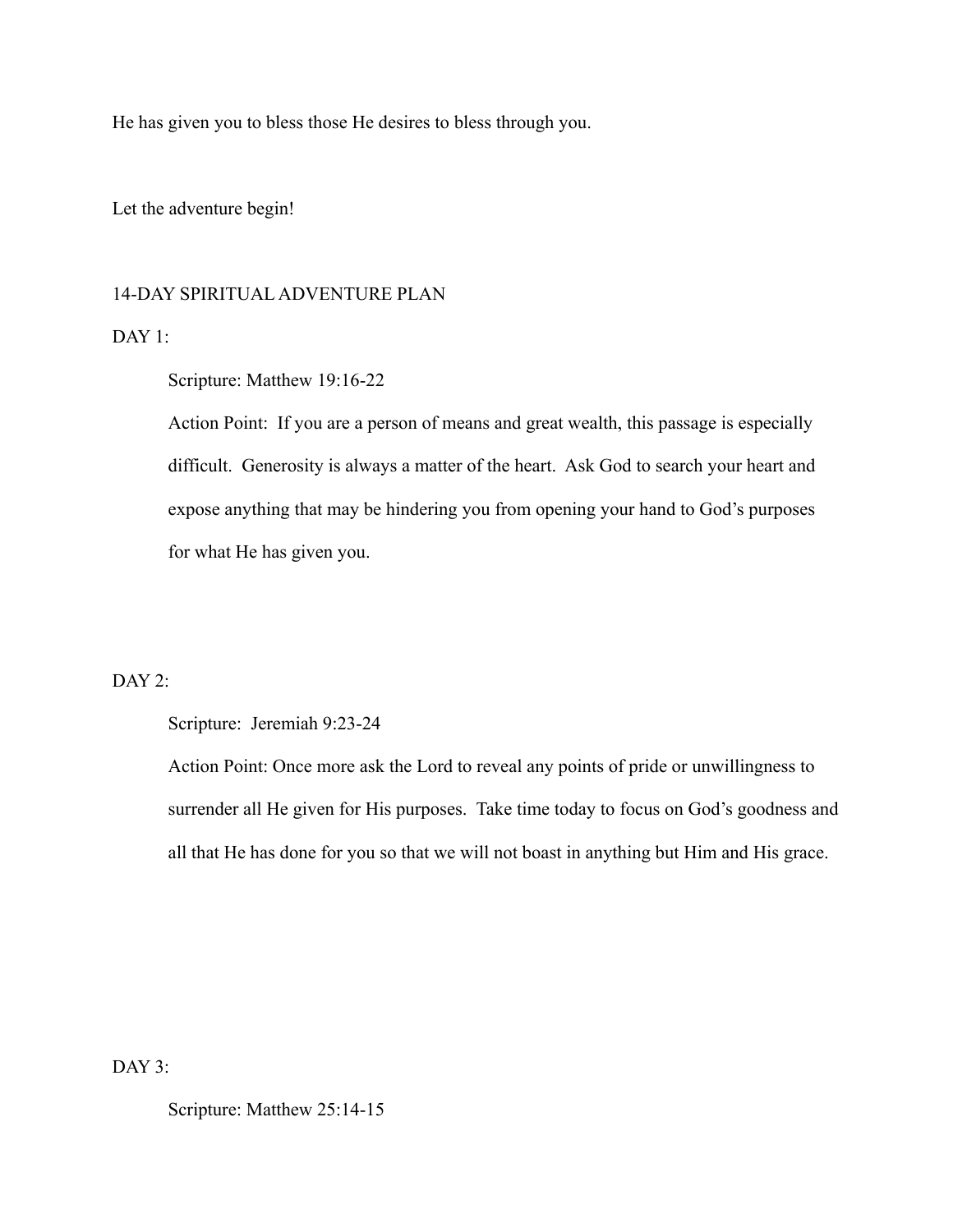Action Point: Sit down and make an inventory of all the material assets God has given to you. It may be a lot; it may be a little. The point is to acknowledge what God has provided. When you finish your inventory, thank God for what He has provided and acknowledge His ownership.

 $DAY$ 4.

#### Scripture: Acts 3:6

Action Point: Material assets are not all the assets God has given us to spend and dispose of for the blessing of others. Take time today and tomorrow to make an inventory of nonmaterial assets God has blessed you with.

#### $DAY 5:$

Scripture: Matthew 25: 16-30

Action Point: Look over the inventory of assets God has blessed you with. Now ask Him to give you wisdom to understand how He would have you spend, invest or dispose of these assets to bless others. Ask how these assets could be used to bless others. If you hoarded or "hid" these assets for yourself, confess that now, with a repentant heart ask for forgiveness, and then offer them with open hand and heart for His purposes.

 $DAY 6$ 

Scripture: Ephesians 2:10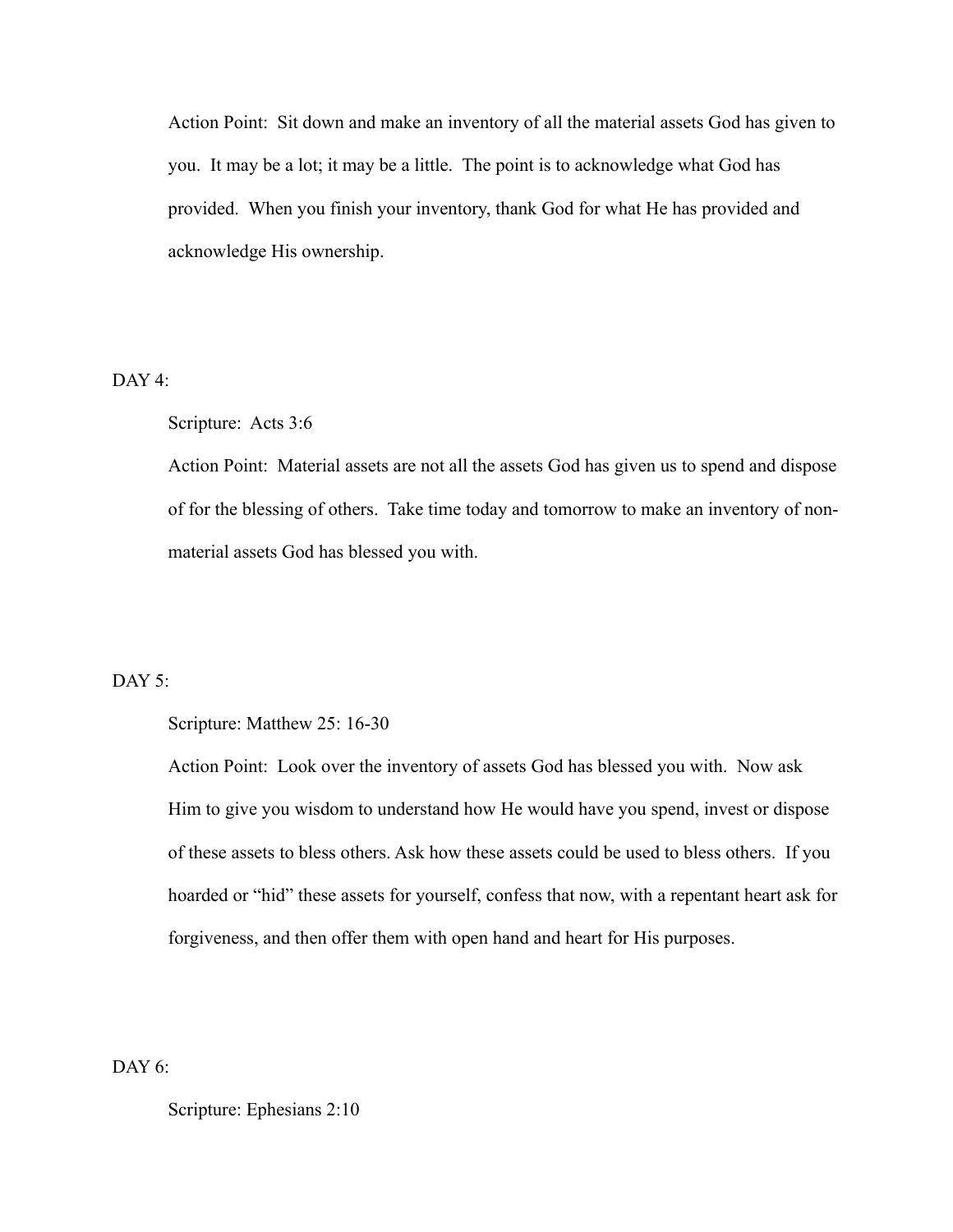Action Point: God has already prepared you and those who will receive the blessings from your hand. Prayerfully make a list of people (family and others) you know God would want use you to bless with these assets He has given you. Pray over each name on the list and ask God to show you how He wants you to invest in each person.

DAY 7:

#### Scripture: Colossians 3:17

Action Point: Now that you have identified a list of people the Lord wants you to bless as you spend, invest or otherwise dispose of the assets He has given you, ask Him for clear understanding about how best to do that? There may a situation in which you don't know the answer to who, when or where, only what. Simply wait upon the Lord and ask Him to lead you to the individual or individuals He wants to bless through you and give glory to Him.

#### $DAY 8$

Scriptures: 2 Corinthians 8:12; Mark 12:41-44

Action Point: Continue to ask God for wisdom, courage and alertness to His leading. Guard against doubt or the notion that you have nothing to give. Even if you have little materially, the Lord has given you exactly what is needed to bless others, including your family. The poor widow reminds us that it is not the size of the gift or what kind of gift is offered but the willing, worshiping heart of the giver that will bless the recipient and glorify God.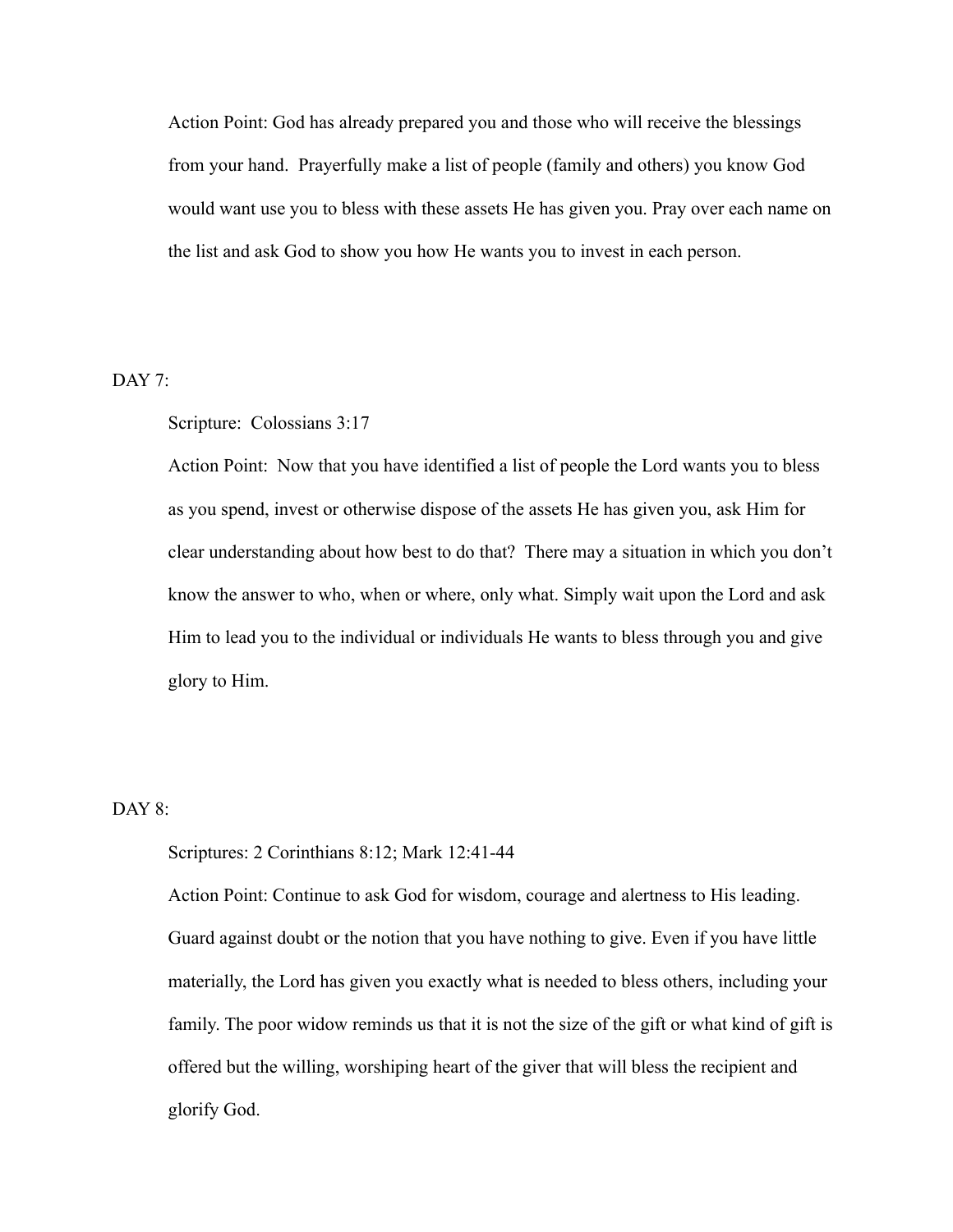## $DAY 9$

Scripture: I Timothy 6:18-19

Action Point: Continuing praying for the people whom God will be sending to you and identifying to you for blessing and meeting a need. Guard your heart so that you are always cheerfully and happily serving those He sends to you, regardless of how they might respond.

 $DAY 10$ 

Scripture: 2 Corinthians 9:8, 11

Action Point: What has God revealed to you thus far about your own heart and the needs of those around you? Are there lessons and blessings you have received you want to thank God for and share with others?

#### $DAY$  11 $\cdot$

Scripture: Luke 12:15-21

Action Point: You may have begun to discover some of the rare treasures God has entrusted to you to use for His glory. In contrast to the rich farmer in this parable, what have you learned about what it means to live a life that is rich towards God? How can you truly worship Him and live life with a capital "L"—a life that demonstrates what it means to be rich towards God?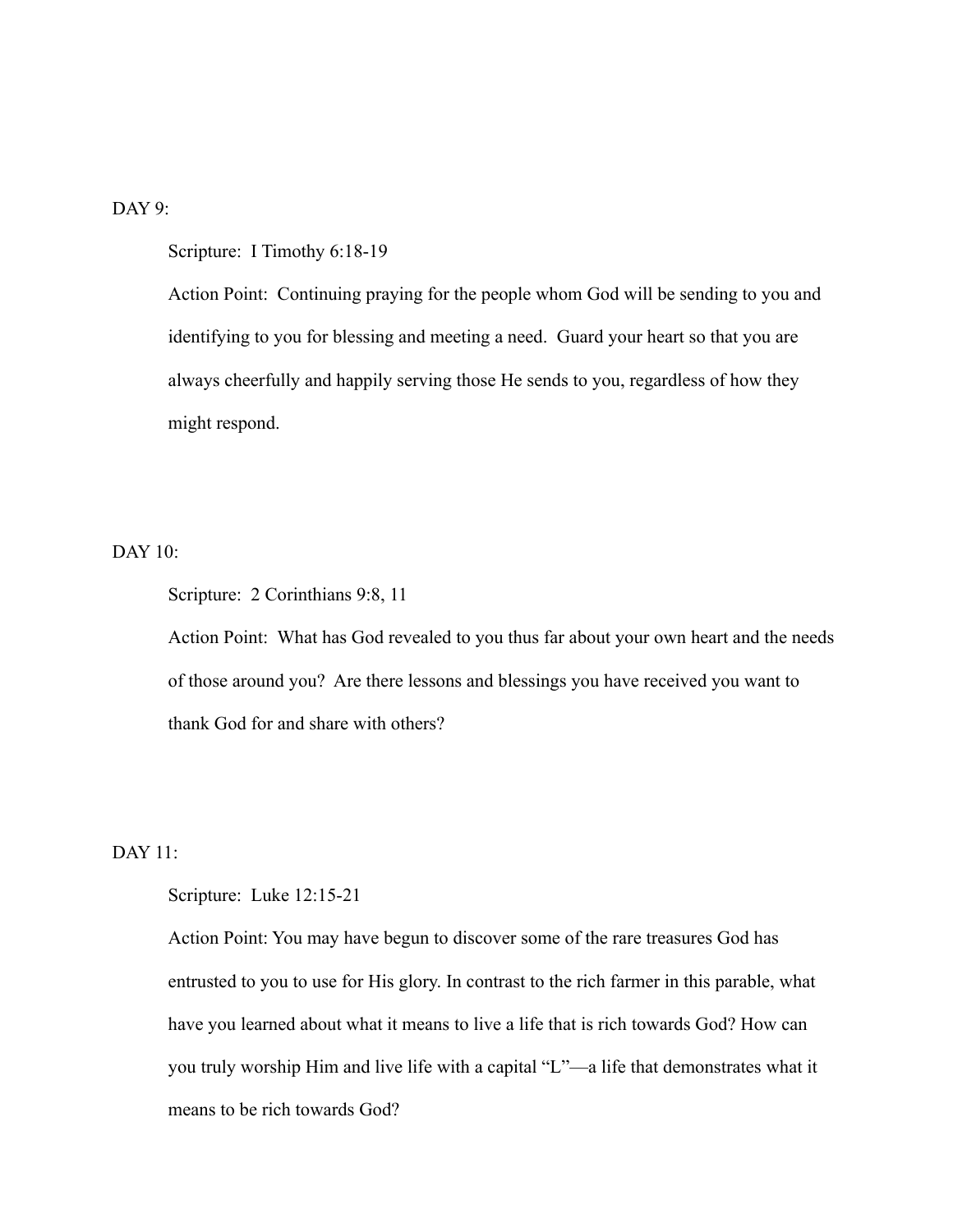# DAY  $12$ <sup>-</sup>

Scriptures: Matthew 6:19-21; Romans 12:1-8

Action Point: Each day from here on out ask the Lord to show you how He wants you to bless another through the assets He has provided. Thank Him for the special blessings He will reveal to you and through you each day.

# DAY  $13$

Scripture: Philippians 4:-11-12

Action Point: What have I learned about contentment in these last few weeks? How will my life be different as a result?

DAY 14:

Scripture: 2 Corinthians 5:10

Action Point: In light of God's warning about being judged according to the way your life was lived, how does this impact the way you see your life? What have you learned throughout this 14-Day Adventure with God that may change how you use your assets? How could you share what you have learned with others?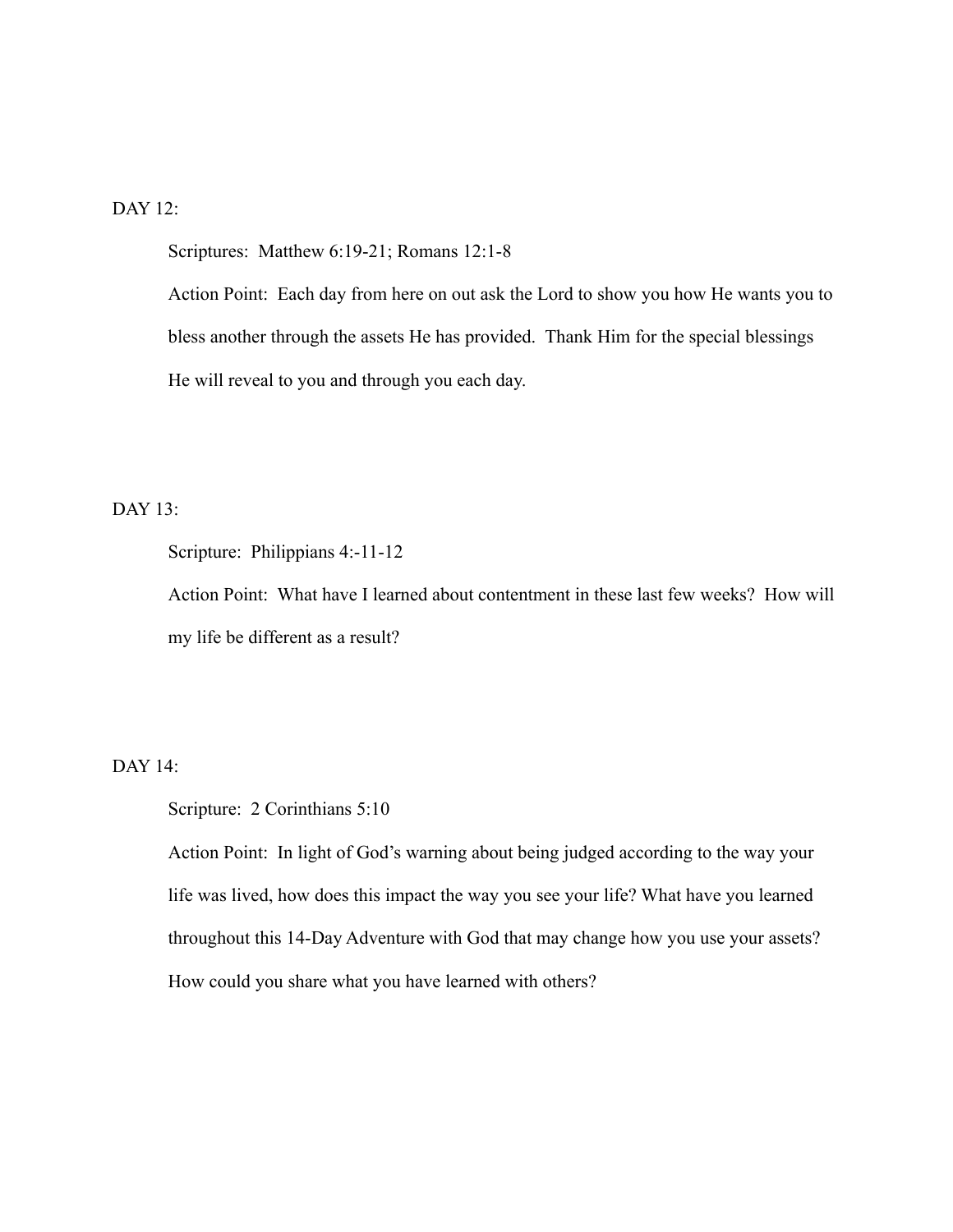#### LIVING WILL WORKSHEETS

As you sit down with pen and paper using the guide sheets provided below, you will likely discover assets that you never knew you had. I encourage you to simply start writing and see what begins to flow out. The act of writing will stimulate your brain and recall things you might never have considered before. In fact, if your spouse is available, you may find it valuable to work on together. You will see things in each other you may not readily recognize in yourself.

Two things you need to keep in mind as you work on this asset list. First, this list is not a way to boost your ego by calling attention to the wonderful person you are and focusing the spotlight on yourself. We all like to receive strokes from others. That's natural, but letting them fill us with pride is sin. It is good to receive affirmation of the gifts and "assets" God has given to us, but we also need to guard our hearts in the process and remember that the only boasting we should be doing is in knowing our Lord as the Giver of all good gifts.

Second, don't think of this as a *bucket list*. In other words, this is not an attempt to put together a list of things *you* always wanted to do before you kick the bucket. This is simply an inventory of what God has given you to invest or spend for someone else according to His purposes for your life and theirs. What you will discover as you do that is how fun and exciting this adventure is and how much it fulfills your deepest desires more than any self-focused bucket list could do. Remember that humility is more than *not* thinking too highly of yourself. It is also not under-estimating who you are and what God has given you. These assets did not originate with you anyway—they were given to you by God. So, celebrate what you have been given!

As you prepare your asset inventory, be thinking about the "beneficiaries" of these assets as well. Who does God want you to bless with this asset? What difference could this mean for that person's life (or persons)? Pray before you make your list asking God to reveal the obvious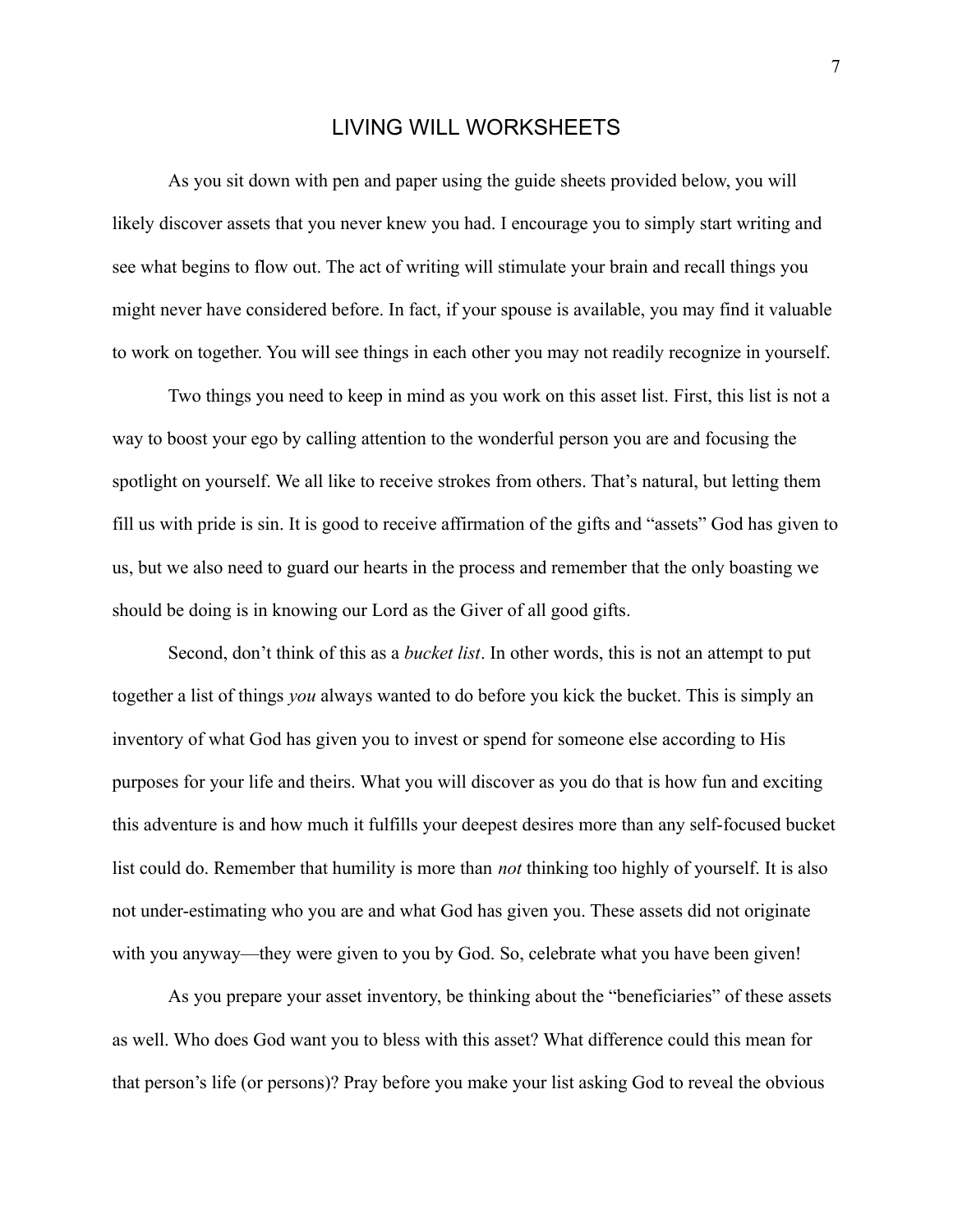and not so obvious assets that He wants you to dispose of. Pray after you make your list and ask Him to confirm how God wants you to best put these to use and for whom. You will likely find that you are already putting several of these to work for the Kingdom. You will also discover some that aren't being used. In either case, ask God to confirm how He wants them used.

Remember, that these assets are related to the unique calling we each have upon our lives as God's called out ones. That glory that is uniquely yours because you are made in God's image will be expressed through your use of these assets or *advantages*. Enjoy the adventure, but be prepared for opposition along the way. That's why it is so important that you work through the 14-Day Spiritual Adventure process first.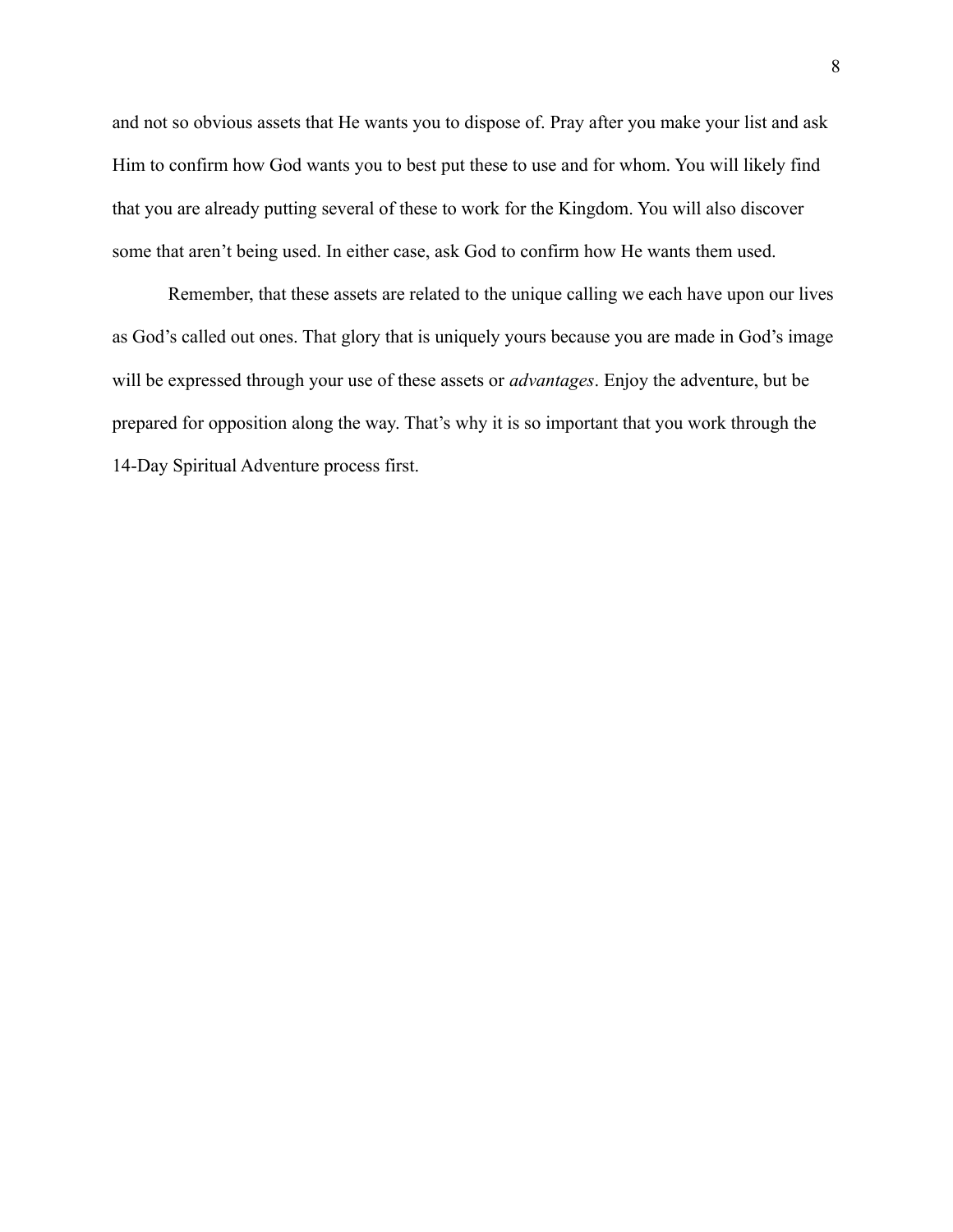# ASSET INVENTORY

 $\mathcal{L}_\mathcal{L} = \{ \mathcal{L}_\mathcal{L} = \{ \mathcal{L}_\mathcal{L} = \{ \mathcal{L}_\mathcal{L} = \{ \mathcal{L}_\mathcal{L} = \{ \mathcal{L}_\mathcal{L} = \{ \mathcal{L}_\mathcal{L} = \{ \mathcal{L}_\mathcal{L} = \{ \mathcal{L}_\mathcal{L} = \{ \mathcal{L}_\mathcal{L} = \{ \mathcal{L}_\mathcal{L} = \{ \mathcal{L}_\mathcal{L} = \{ \mathcal{L}_\mathcal{L} = \{ \mathcal{L}_\mathcal{L} = \{ \mathcal{L}_\mathcal{$ 

 $\mathcal{L}_\text{max}$  , and the set of the set of the set of the set of the set of the set of the set of the set of the set of the set of the set of the set of the set of the set of the set of the set of the set of the set of the

\_\_\_\_\_\_\_\_\_\_\_\_\_\_\_\_\_\_\_\_\_\_\_\_\_\_\_\_\_\_\_\_\_\_\_\_\_\_\_\_\_\_\_\_\_\_\_\_\_\_\_\_\_\_\_\_\_\_\_\_\_\_\_\_\_\_\_\_\_\_\_\_

\_\_\_\_\_\_\_\_\_\_\_\_\_\_\_\_\_\_\_\_\_\_\_\_\_\_\_\_\_\_\_\_\_\_\_\_\_\_\_\_\_\_\_\_\_\_\_\_\_\_\_\_\_\_\_\_\_\_\_\_\_\_\_\_\_\_\_\_\_\_\_\_

#### 1. MY TIME

What part of my day, week, month and year do I have available to invest in others lives not already committed to other demands such as work, sleep, personal time, etc.? Are there opportunities within the structure of "spoken for time" that could be used in ways I might not have considered? Am I making the most of the time given to me? (See Ephesians 4:15-16)

DAILY:

WEEKLY: *Example: I can dedicate 2 hours of uninterrupted time to my grandson each week when he comes to our house to stay with us* 

 $\mathcal{L}_\text{max}$  , and the contribution of the contribution of the contribution of the contribution of the contribution of the contribution of the contribution of the contribution of the contribution of the contribution of t  $\mathcal{L}_\text{max}$  , and the contribution of the contribution of the contribution of the contribution of the contribution of the contribution of the contribution of the contribution of the contribution of the contribution of t  $\mathcal{L}_\text{max}$  , and the contribution of the contribution of the contribution of the contribution of the contribution of the contribution of the contribution of the contribution of the contribution of the contribution of t

 $\mathcal{L}_\text{max}$  , and the contribution of the contribution of the contribution of the contribution of the contribution of the contribution of the contribution of the contribution of the contribution of the contribution of t

 $\mathcal{L}_\text{max}$  , and the contribution of the contribution of the contribution of the contribution of the contribution of the contribution of the contribution of the contribution of the contribution of the contribution of t  $\mathcal{L}_\text{max}$  , and the contribution of the contribution of the contribution of the contribution of the contribution of the contribution of the contribution of the contribution of the contribution of the contribution of t

MONTHLY: \_\_\_\_\_\_\_\_\_\_\_\_\_\_\_\_\_\_\_\_\_\_\_\_\_\_\_\_\_\_\_\_\_\_\_\_\_\_\_\_\_\_\_\_\_\_\_\_\_\_\_\_\_\_\_\_\_\_\_\_

YEARLY: \_\_\_\_\_\_\_\_\_\_\_\_\_\_\_\_\_\_\_\_\_\_\_\_\_\_\_\_\_\_\_\_\_\_\_\_\_\_\_\_\_\_\_\_\_\_\_\_\_\_\_\_\_\_\_\_\_\_\_\_

# 2. MY GIFTS, TALENTS, SKILLS AND INTERESTS

What spiritual gifts, abilities, special talents and personal interests or hobbies do I have? Don't try to compare the abilities of gifts you have with others or evaluate their importance. That's God's business. Just list what you like to do, what you are reasonably good at doing, and what you find satisfaction doing.

SPIRITUAL GIFTS: (circle those that you think apply to you)

| Teaching    | Preaching(Prophesying)   |
|-------------|--------------------------|
| Serving     | Encouraging              |
| Giving      | Leadership               |
| Mercy       | Hospitality              |
| Discernment | <b>Miraculous Powers</b> |
| Evangelism  | Other:                   |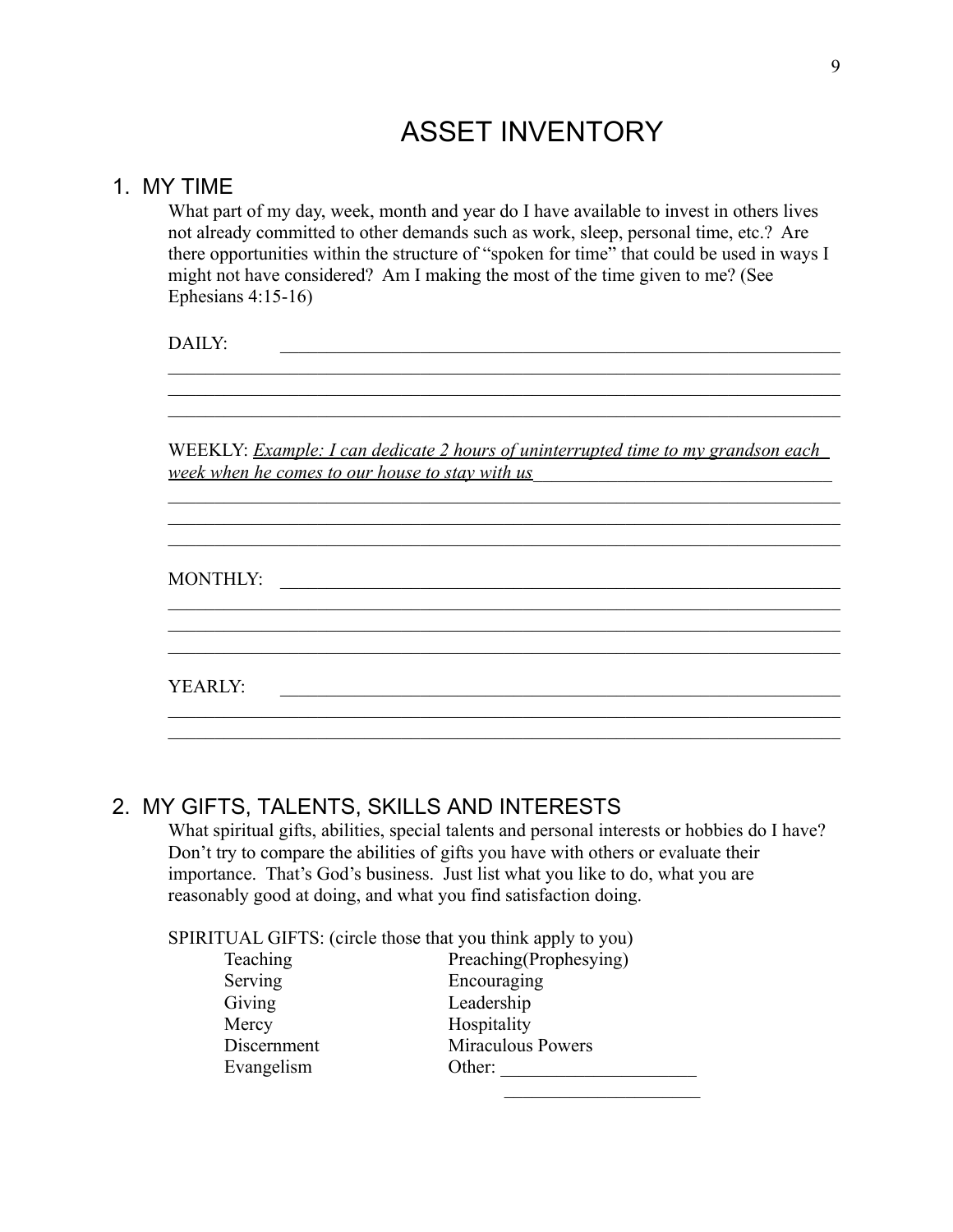#### PERSONAL TALENTS & SKILLS:

#### **SPECIAL INTERESTS & HOBBIES:**

# 3. MY LIFE EXPERIENCES

Make a list of life experiences you've had that have impacted you and/or taught you valuable lessons that others might benefit from knowing. Here are some ideas to help you make your list:

Tragedies Milestones Accomplishments **Successes** 

Heartaches Ah-ah! Moments Adventures Failures

<u> 1989 - Johann Stoff, amerikansk politiker (\* 1908)</u>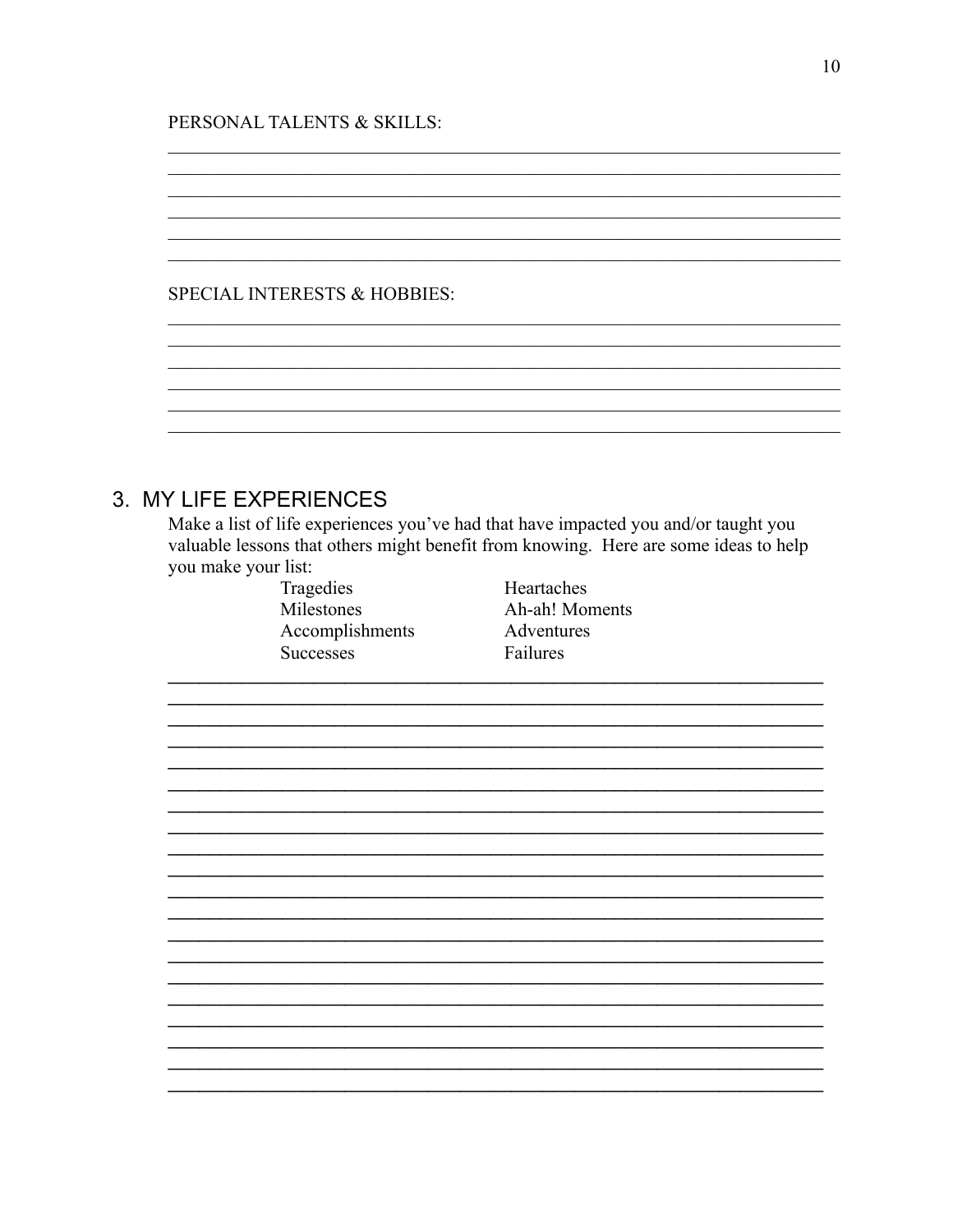# 4. MY PHYSICAL ASSETS

List your physical traits that impact who you are. Don't be afraid of traits you might consider negative or unattractive. They could very well prove to be extraordinarily valuable in God's plan and purpose for your life. Here are some examples:

Physical condition (able bodied, handicapped, mobile, confined, etc.)

 $\mathcal{L}_\text{max} = \mathcal{L}_\text{max} = \mathcal{L}_\text{max} = \mathcal{L}_\text{max} = \mathcal{L}_\text{max} = \mathcal{L}_\text{max} = \mathcal{L}_\text{max} = \mathcal{L}_\text{max} = \mathcal{L}_\text{max} = \mathcal{L}_\text{max} = \mathcal{L}_\text{max} = \mathcal{L}_\text{max} = \mathcal{L}_\text{max} = \mathcal{L}_\text{max} = \mathcal{L}_\text{max} = \mathcal{L}_\text{max} = \mathcal{L}_\text{max} = \mathcal{L}_\text{max} = \mathcal{$  $\mathcal{L}_\text{max}$  and  $\mathcal{L}_\text{max}$  and  $\mathcal{L}_\text{max}$  and  $\mathcal{L}_\text{max}$  and  $\mathcal{L}_\text{max}$  and  $\mathcal{L}_\text{max}$ 

 $\mathcal{L}_\text{max}$  and  $\mathcal{L}_\text{max}$  and  $\mathcal{L}_\text{max}$  and  $\mathcal{L}_\text{max}$  and  $\mathcal{L}_\text{max}$  and  $\mathcal{L}_\text{max}$ 

 $\mathcal{L}_\text{max}$  and  $\mathcal{L}_\text{max}$  and  $\mathcal{L}_\text{max}$  and  $\mathcal{L}_\text{max}$  and  $\mathcal{L}_\text{max}$  and  $\mathcal{L}_\text{max}$  $\mathcal{L}_\text{max}$  and  $\mathcal{L}_\text{max}$  and  $\mathcal{L}_\text{max}$  and  $\mathcal{L}_\text{max}$  and  $\mathcal{L}_\text{max}$  and  $\mathcal{L}_\text{max}$  $\mathcal{L}_\text{max}$  and  $\mathcal{L}_\text{max}$  and  $\mathcal{L}_\text{max}$  and  $\mathcal{L}_\text{max}$  and  $\mathcal{L}_\text{max}$  and  $\mathcal{L}_\text{max}$  $\mathcal{L}_\text{max}$  and  $\mathcal{L}_\text{max}$  and  $\mathcal{L}_\text{max}$  and  $\mathcal{L}_\text{max}$  and  $\mathcal{L}_\text{max}$  and  $\mathcal{L}_\text{max}$ 

 $\mathcal{L}_\text{max}$  and  $\mathcal{L}_\text{max}$  and  $\mathcal{L}_\text{max}$  and  $\mathcal{L}_\text{max}$  and  $\mathcal{L}_\text{max}$  and  $\mathcal{L}_\text{max}$  $\mathcal{L}_\text{max}$  and  $\mathcal{L}_\text{max}$  and  $\mathcal{L}_\text{max}$  and  $\mathcal{L}_\text{max}$  and  $\mathcal{L}_\text{max}$  and  $\mathcal{L}_\text{max}$  $\_$  , and the set of the set of the set of the set of the set of the set of the set of the set of the set of the set of the set of the set of the set of the set of the set of the set of the set of the set of the set of th  $\mathcal{L}_\text{max} = \mathcal{L}_\text{max} = \mathcal{L}_\text{max} = \mathcal{L}_\text{max} = \mathcal{L}_\text{max} = \mathcal{L}_\text{max} = \mathcal{L}_\text{max} = \mathcal{L}_\text{max} = \mathcal{L}_\text{max} = \mathcal{L}_\text{max} = \mathcal{L}_\text{max} = \mathcal{L}_\text{max} = \mathcal{L}_\text{max} = \mathcal{L}_\text{max} = \mathcal{L}_\text{max} = \mathcal{L}_\text{max} = \mathcal{L}_\text{max} = \mathcal{L}_\text{max} = \mathcal{$ 

- Physical strengths: eyesight, hearing, agility, sports skills, exercise, etc.)
- Physical limitations: things I cannot or should not do, and things I can now do as a result of my limitations.

 $\mathcal{L}_\mathcal{L} = \{ \mathcal{L}_\mathcal{L} = \{ \mathcal{L}_\mathcal{L} = \{ \mathcal{L}_\mathcal{L} = \{ \mathcal{L}_\mathcal{L} = \{ \mathcal{L}_\mathcal{L} = \{ \mathcal{L}_\mathcal{L} = \{ \mathcal{L}_\mathcal{L} = \{ \mathcal{L}_\mathcal{L} = \{ \mathcal{L}_\mathcal{L} = \{ \mathcal{L}_\mathcal{L} = \{ \mathcal{L}_\mathcal{L} = \{ \mathcal{L}_\mathcal{L} = \{ \mathcal{L}_\mathcal{L} = \{ \mathcal{L}_\mathcal{$ 

CURRENT PHYSICAL CONDITION:

MY PHYSICAL STRENGTHS/ATTRIBUTES:

MY PHYSICAL LIMITATIONS:

# 5. MY MATERIAL ASSETS

List your material and financial resources such as:

Your home and other real estate

Liquid assets and investments

Personal property such as recreational vehicles, tools, equipment, books, antiques, etc.

 $\mathcal{L}_\text{max} = \mathcal{L}_\text{max} = \mathcal{L}_\text{max} = \mathcal{L}_\text{max} = \mathcal{L}_\text{max} = \mathcal{L}_\text{max} = \mathcal{L}_\text{max} = \mathcal{L}_\text{max} = \mathcal{L}_\text{max} = \mathcal{L}_\text{max} = \mathcal{L}_\text{max} = \mathcal{L}_\text{max} = \mathcal{L}_\text{max} = \mathcal{L}_\text{max} = \mathcal{L}_\text{max} = \mathcal{L}_\text{max} = \mathcal{L}_\text{max} = \mathcal{L}_\text{max} = \mathcal{$  $\mathcal{L}_\text{max}$  and  $\mathcal{L}_\text{max}$  and  $\mathcal{L}_\text{max}$  and  $\mathcal{L}_\text{max}$  and  $\mathcal{L}_\text{max}$  and  $\mathcal{L}_\text{max}$  $\mathcal{L}_\text{max}$  , and the set of the set of the set of the set of the set of the set of the set of the set of the set of  $\mathcal{L}_\text{max}$  and  $\mathcal{L}_\text{max}$  and  $\mathcal{L}_\text{max}$  and  $\mathcal{L}_\text{max}$  and  $\mathcal{L}_\text{max}$  and  $\mathcal{L}_\text{max}$ 

 $\mathcal{L}_\text{max}$  and  $\mathcal{L}_\text{max}$  and  $\mathcal{L}_\text{max}$  and  $\mathcal{L}_\text{max}$  and  $\mathcal{L}_\text{max}$  and  $\mathcal{L}_\text{max}$  $\mathcal{L}_\mathcal{L}$  , and the contribution of the contribution of the contribution of the contribution of the contribution of the contribution of the contribution of the contribution of the contribution of the contribution of  $\mathcal{L}_\text{max}$  and  $\mathcal{L}_\text{max}$  and  $\mathcal{L}_\text{max}$  and  $\mathcal{L}_\text{max}$  and  $\mathcal{L}_\text{max}$  and  $\mathcal{L}_\text{max}$  $\mathcal{L}_\text{max}$  and  $\mathcal{L}_\text{max}$  and  $\mathcal{L}_\text{max}$  and  $\mathcal{L}_\text{max}$  and  $\mathcal{L}_\text{max}$  and  $\mathcal{L}_\text{max}$ 

FINANCIAL RESOURCES:

REAL ESTATE PROPERTY: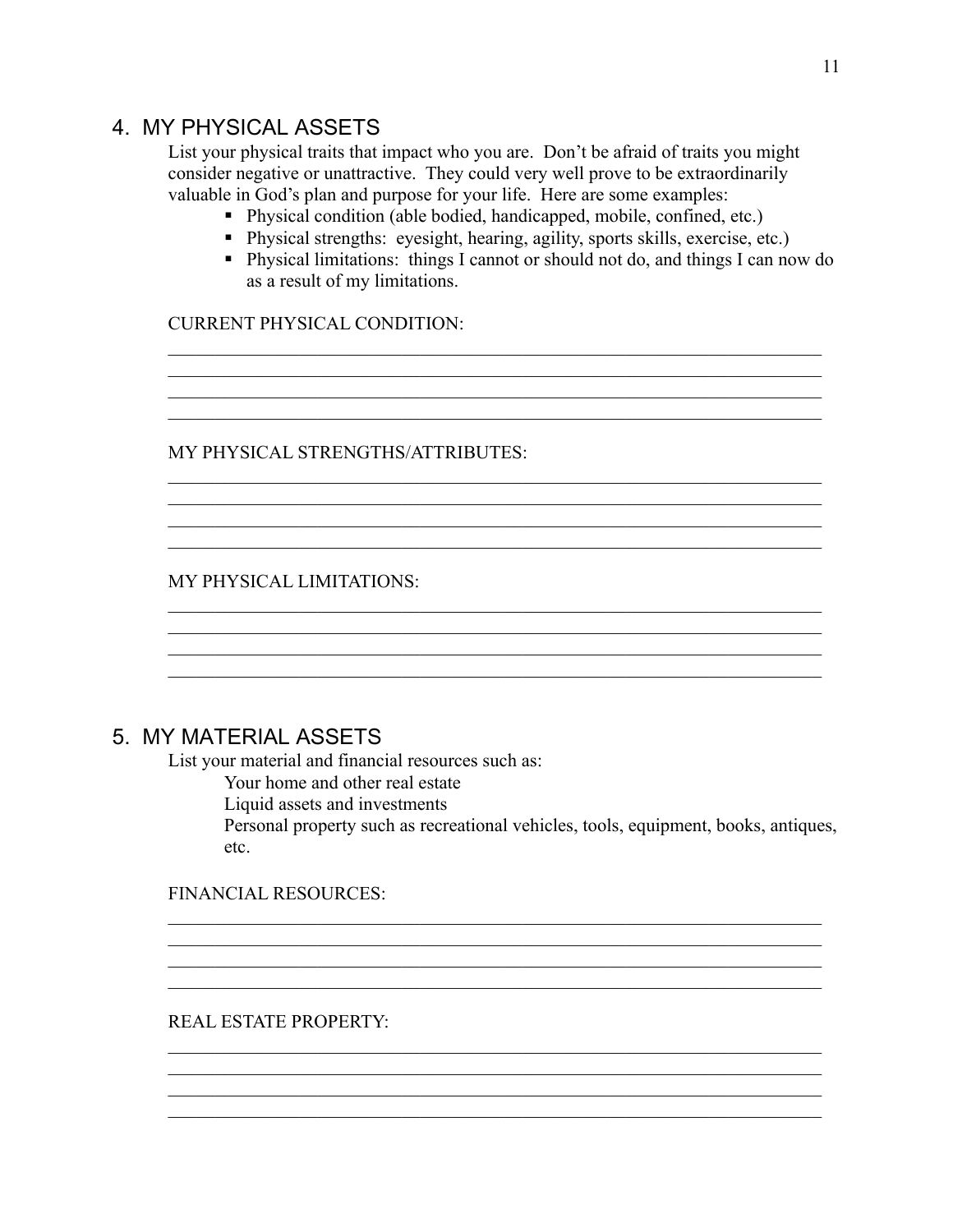# PERSONAL PROPERTIES ASSETS:

| 6. MY SPIRITUAL/FAITH ASSETS                                                                                                           |
|----------------------------------------------------------------------------------------------------------------------------------------|
| List those things you know and practice as a result of your spiritual journey and<br>relationship with Christ. Here are some examples: |
| Personal testimony<br>٠                                                                                                                |
| Bible knowledge<br>п                                                                                                                   |
| Faith in God regardless of circumstances<br>п                                                                                          |
| Struggles and times of doubt<br>п                                                                                                      |
| People who have impacted your spiritual journey                                                                                        |
| Your church involvement/relationships<br>п                                                                                             |
|                                                                                                                                        |
| Evangelism/witness and benevolence activities<br>п<br>٠                                                                                |
| Mission trips and experiences                                                                                                          |
| MY PERSONAL TESTIMONY/SPIRITUAL JOURNEY:                                                                                               |
|                                                                                                                                        |
|                                                                                                                                        |
|                                                                                                                                        |
|                                                                                                                                        |
|                                                                                                                                        |
|                                                                                                                                        |
|                                                                                                                                        |
|                                                                                                                                        |

<u> 1989 - Johann Stoff, deutscher Stoffen und der Stoffen und der Stoffen und der Stoffen und der Stoffen und der</u>

<u> 1989 - Jan James James Bernard Bernard Bernard Bernard Bernard Bernard Bernard Bernard Bernard Bernard Bernard</u>

<u> 1989 - Johann Barn, fransk politik (f. 1989)</u>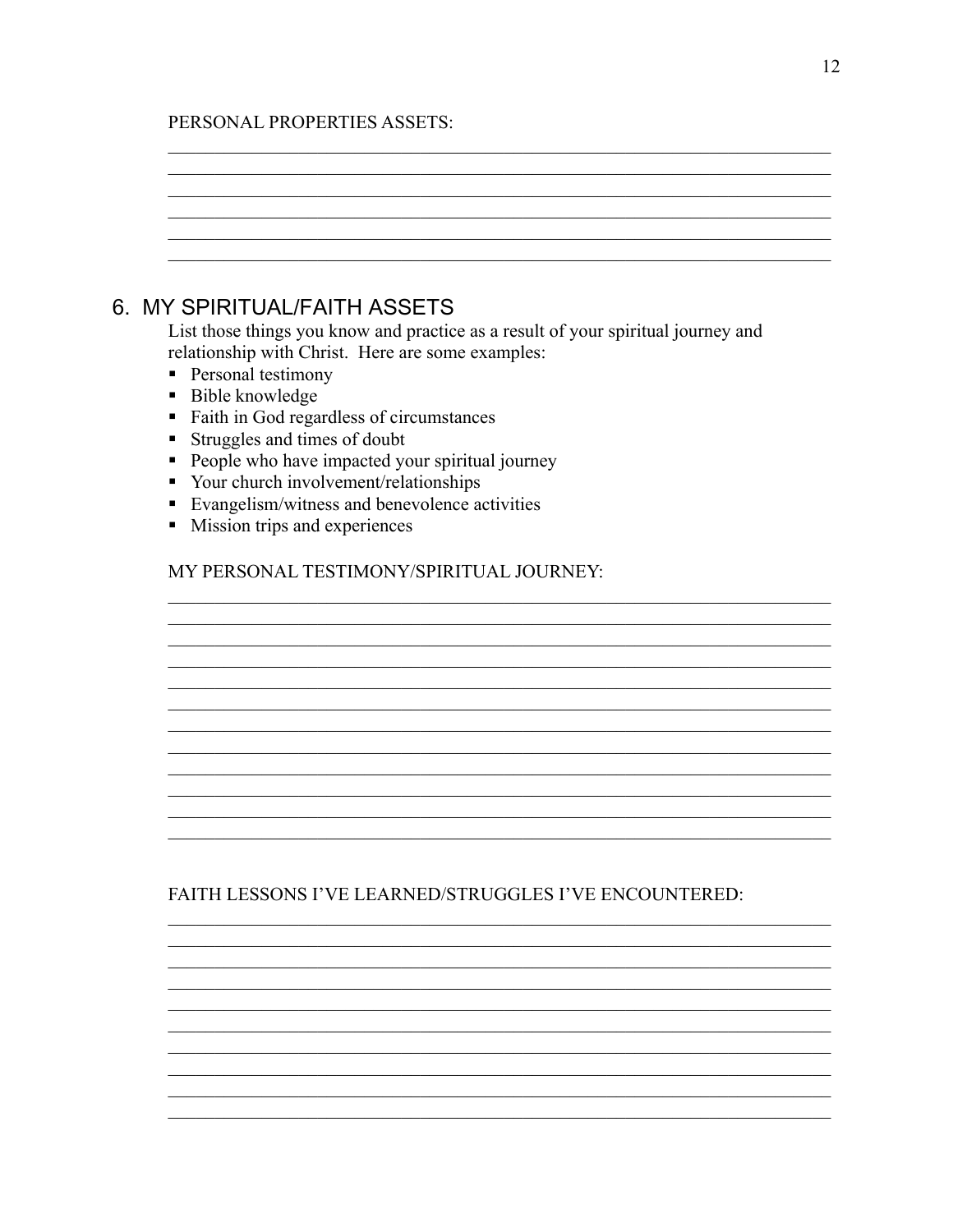#### MINISTRY/BENEVOLENCE ACTIVITIES (Past and Present):

# LESSONS FROM PEOPLE WHO'VE DISCIPLED/MENTORED ME:

# **SCRIPTURES ESPECIALLY MEANINGFUL TO ME:**

# 7. MY FAMILY

Your family background, whether positive or negative, contributes much to who you are and what you have become. Identify those assets from your family relationships that can be positive contributions to those around you. For example...

- Positive and negative values that impacted your life
- Lessons learned from family relationships
- Traditions that have been meaningful
- Relationships that encourage and support
- Special memories

**MEANINGFUL FAMILY TRADITIONS:**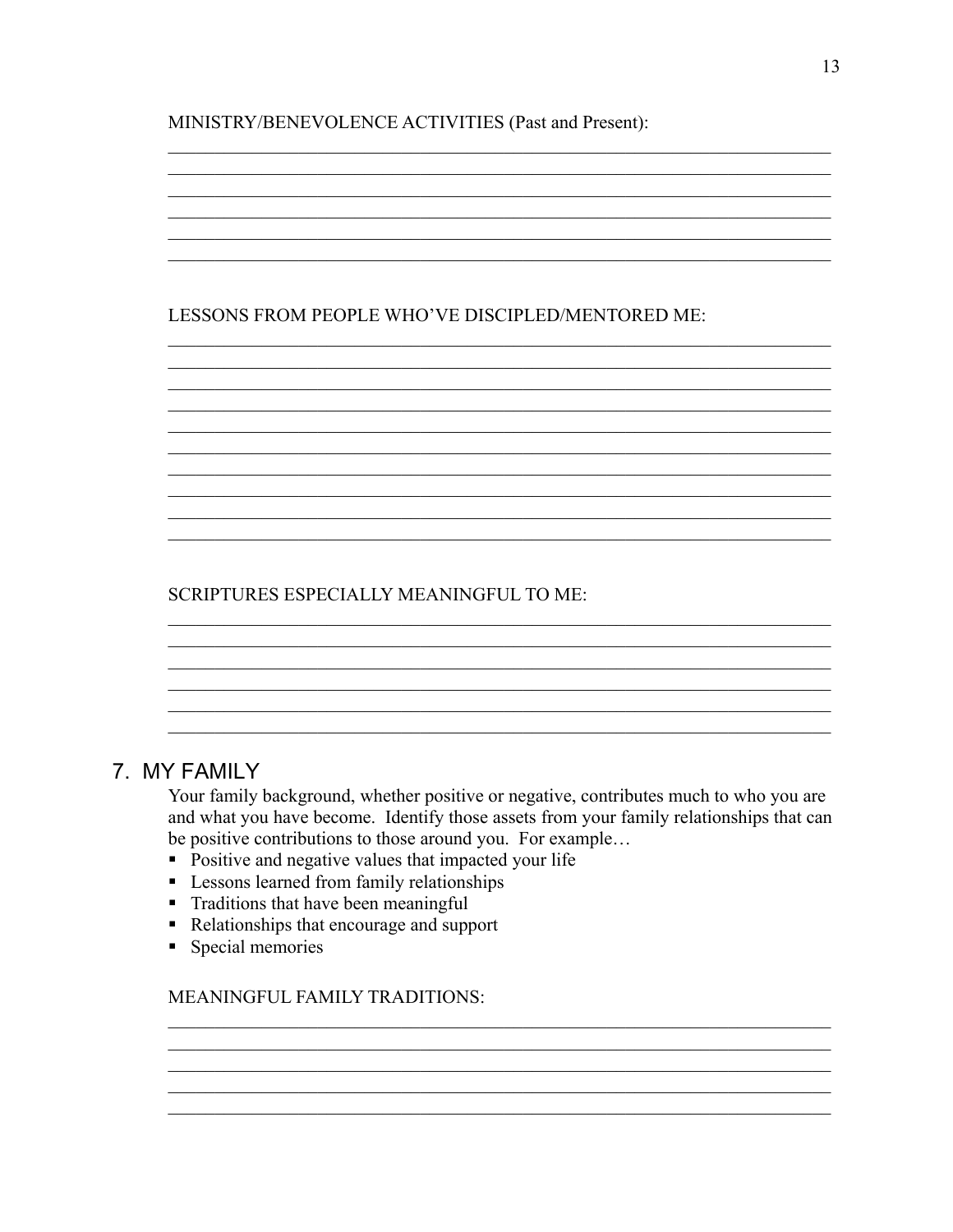#### **FAMILY VALUES I LEARNED:**

#### LESSONS LEARNED FROM FAMILY EXPERIENCES/RELATIONSHIPS:

#### **SPECIAL MEMORIES:**

# 8. MY KNOWLEDGE BANK

God has given you a mind and the ability to know and understand the world around you and the One who made it. What have you learned that could benefit others? Let me prime the pump...

<u> 1989 - Johann Stoff, amerikansk politik (d. 1989)</u>

- Education and special training
- Specialty areas like math, gardening, science, medicine, politics, theology, history, etc.

<u> 1989 - Johann Stoff, amerikansk politiker (d. 1989)</u>

• Bible memorization

#### EDUCATION/TRAINING:

OTHER SIGNIFICANT KNOWLEDGE I HAVE GAINED: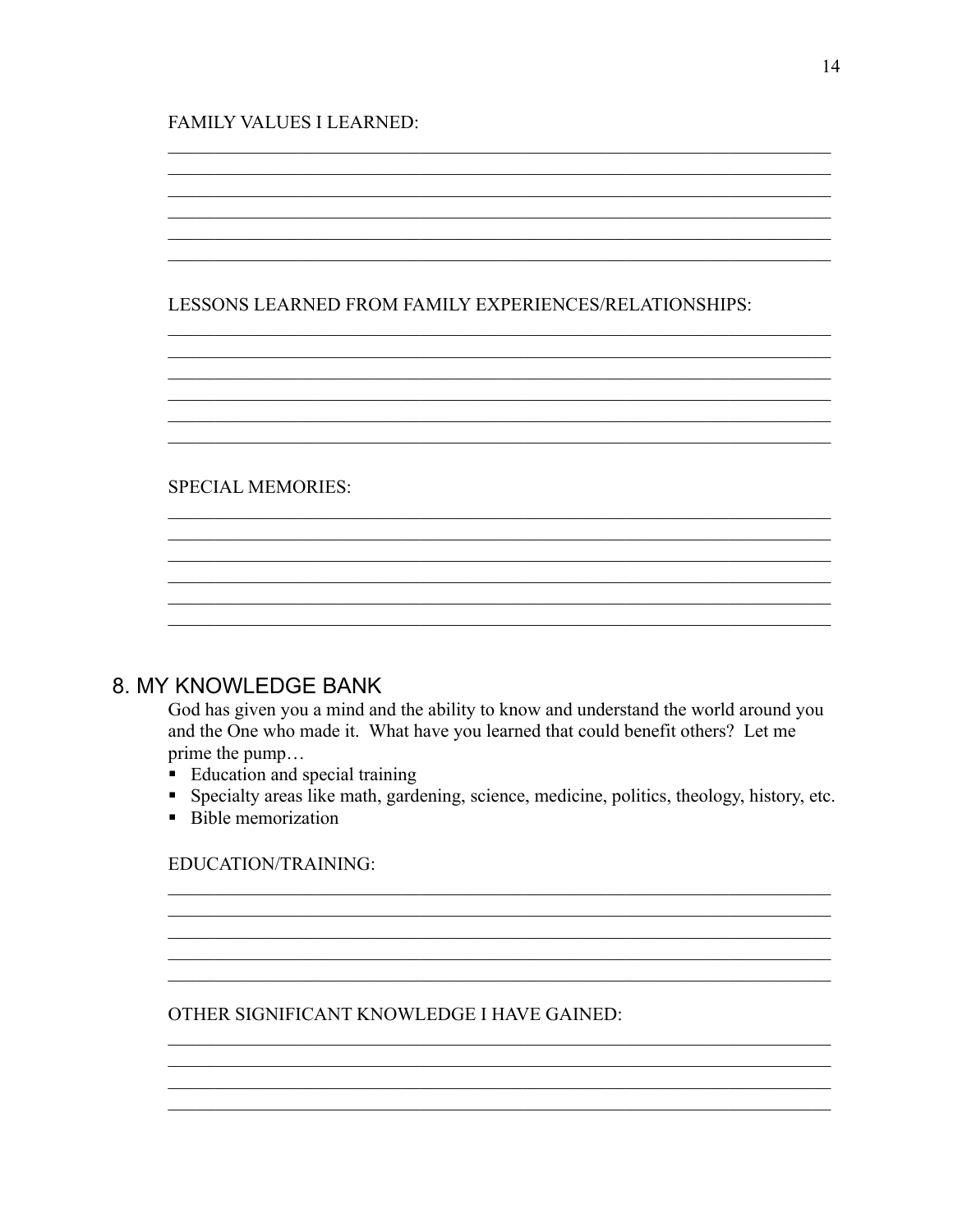## WHO AM I? HOW AM I WIRED?

In addition to the various assets you have listed above, it might be helpful to evaluate your personality and character traits. How do these contribute to or hinder your ability to put all your assets to effective use according to God's purposes? How can you build upon your strengths and minimize any negative effects of those areas that aren't as strong? There are not right or wrong answers. This is simply an opportunity for you to evaluate all the things that make you who you are. They may provide clues to help you understand how you can most effectively put your assets to work as they should.

# MY PERSONALITY TRAITS

Personality traits have to do with those qualities related to how you deal with and perceive life. What words would describe my personality and how I look at the world (gregarious and outgoing, sanguine and optimistic, quiet and reserved, etc.)? Are you an extrovert or introvert? Do you tend to be an optimist or pessimist? Tools like the Meyers-Briggs Temperamental Analysis or DISC can be helpful if you need some outside objective evaluation. From the list below circle those you think apply to you.

|         | Sanguine/Optimistic    | Melancholy/Pessimistic    |
|---------|------------------------|---------------------------|
|         | Extroverted/Gregarious | Introverted/Deliberate    |
|         | Controlled/Even Keeled | Easily disturbed/upset    |
|         | Open/Curious           | Introspective             |
|         | Agreeable/friendly     | Compassionate/sympathetic |
|         | Conscientious          | Deliberate                |
|         | Detailed/Structured    | Unstructured/Laid Back    |
|         | Imaginative/Creative   | Analytical/Non-Abstract   |
| Thinker |                        |                           |
|         | Cooperative            | Cautious                  |
|         | Decisive               | Stubborn                  |
|         | Confident              | Responsive                |
|         | Tolerant               | Respectful                |
|         | Persevering            | Sense of humor            |
|         | Teachable              | Opinionated               |
|         | Thoughtful             | Logical                   |
|         | Other:                 |                           |

# 4. MY CHARACTER TRAITS

How would others describe your character; ho you are as a person in your relationships? Who are you when you are under stress or by yourself? Are you a person of integrity, honesty, truthfulness, etc.? Below is a list of several character traits from Scripture used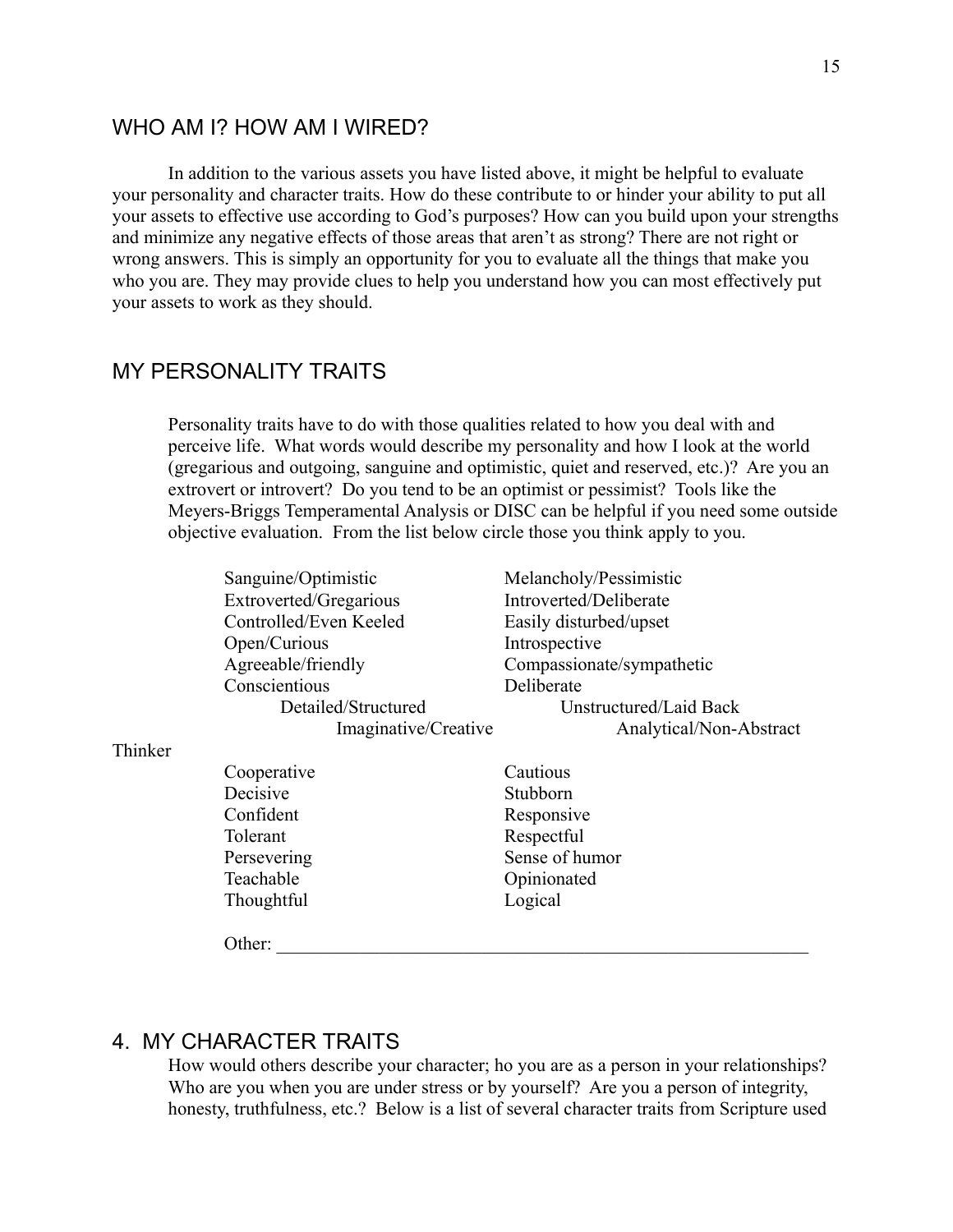to describe those who are followers of Christ. Since none of us are perfect, which of these especially stand out as a description others would apply to you?

| Humble            | Genuine         |
|-------------------|-----------------|
| Faithful/Reliable | Godly           |
| Integrity/Honor   | Honest          |
| Truthful          | Above Reproach  |
| Loving            | Self-controlled |
| Fearless          | Ambitious       |
| Adventurous       | Unselfish       |
| Submissive        | Responsible     |
| Other:            |                 |

#### *Instructions For Disposition Worksheet*

Use the Worksheet below to identify those assets you want to *dispose* now, the beneficiaries and the disposition plan. There is no magic formula for developing your disposition plan. You will find a section for each of the asset categories you identified from your Asset Inventory. Identify which assets you will focus on from each category, who your beneficiaries will be and then write down a disposition plan explaining how you believe God would want you to use those assets. It is not necessary to select an asset from **every** category, and it is okay to combine assets from multiple categories.

This process will require some time and commitment. There are no shortcuts. There are, however, great rewards ahead and serious consequences for not taking action. Investing God's assets in you so another generation will know the Lord and the wondrous things He has done, and will be equipped to serve Him wholeheartedly could make the difference between losing an entire generation to the Enemy or leading that generation to Christ.

You will also find some examples on page 17 as a guide to give you some ideas and stimulate your own thinking if you are having trouble with any section.

Remember Jesus' parable of the talents. Now is not the time to bury your assets or keep them for yourself. There is too much at stake. May God give you wisdom as you write your Living Will as a way to make Christ look great as your all-satisfying treasure to the next generations.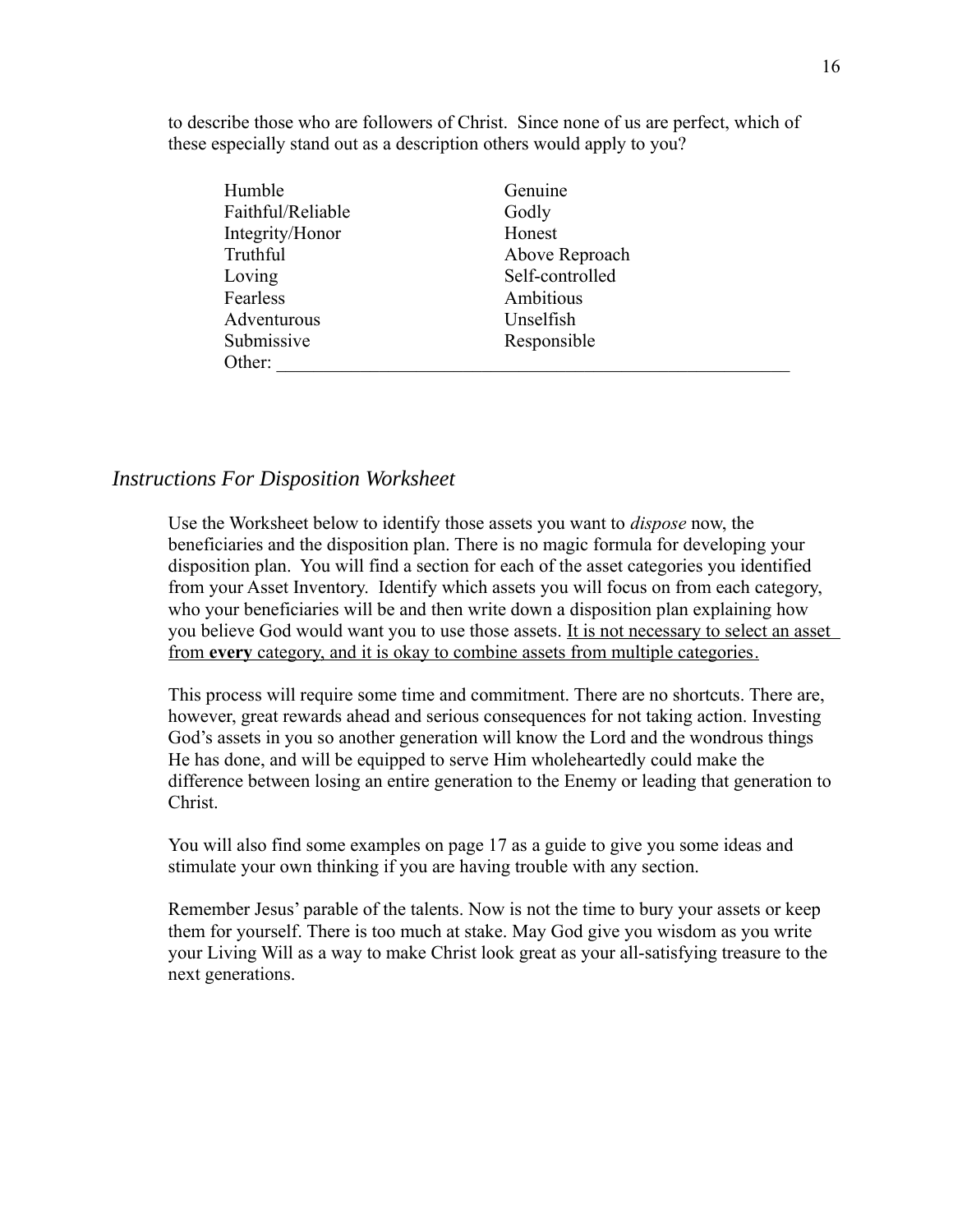# TIME ASSETS: Asset: \_\_\_\_\_\_\_\_\_\_\_\_\_\_\_\_\_ Beneficiaries: \_\_\_\_\_\_\_\_\_\_\_\_\_\_\_\_\_\_\_\_\_\_\_\_  $\overline{\phantom{a}}$  , which is a set of the set of the set of the set of the set of the set of the set of the set of the set of the set of the set of the set of the set of the set of the set of the set of the set of the set of th Disposition Plan: Symbol: \_\_\_\_\_\_\_\_\_\_\_\_\_\_\_\_\_\_\_\_\_\_\_\_\_\_\_\_ Asset: \_\_\_\_\_\_\_\_\_\_\_\_\_\_\_\_\_ Beneficiaries: \_\_\_\_\_\_\_\_\_\_\_\_\_\_\_\_\_\_\_\_\_\_\_\_  $\frac{1}{2}$  ,  $\frac{1}{2}$  ,  $\frac{1}{2}$  ,  $\frac{1}{2}$  ,  $\frac{1}{2}$  ,  $\frac{1}{2}$  ,  $\frac{1}{2}$  ,  $\frac{1}{2}$  ,  $\frac{1}{2}$  ,  $\frac{1}{2}$  ,  $\frac{1}{2}$  ,  $\frac{1}{2}$  ,  $\frac{1}{2}$  ,  $\frac{1}{2}$  ,  $\frac{1}{2}$  ,  $\frac{1}{2}$  ,  $\frac{1}{2}$  ,  $\frac{1}{2}$  ,  $\frac{1$ Disposition Plan: Symbol: \_\_\_\_\_\_\_\_\_\_\_\_\_\_\_\_\_\_\_\_\_\_\_\_\_\_\_\_

## SPIRITUAL GIFTS, TALENTS, SPECIAL INTEREST ASSETS:

|                   | Beneficiaries: |
|-------------------|----------------|
| Disposition Plan: |                |
|                   |                |
|                   | Beneficiaries: |
| Disposition Plan: |                |

# WORKSHEET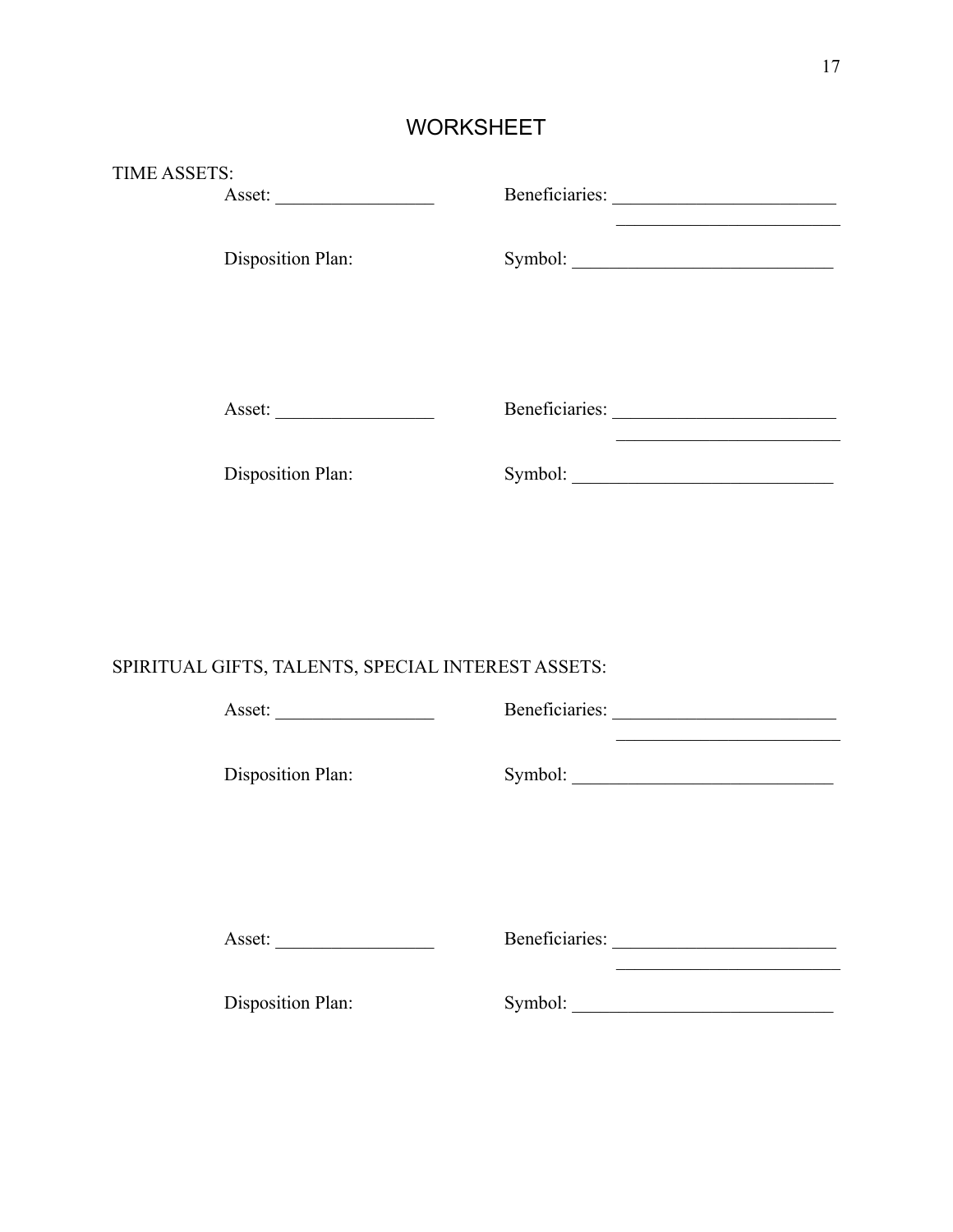# PERSONALITY TRAITS

| Asset:                  |  | Beneficiaries: |
|-------------------------|--|----------------|
| Disposition Plan:       |  |                |
|                         |  |                |
|                         |  |                |
|                         |  | Beneficiaries: |
|                         |  |                |
| Disposition Plan:       |  |                |
|                         |  |                |
|                         |  |                |
| <b>CHARACTER TRAITS</b> |  |                |
|                         |  | Beneficiaries: |
| Disposition Plan:       |  |                |
|                         |  |                |
|                         |  |                |
|                         |  |                |
|                         |  | Beneficiaries: |

Disposition Plan: Symbol: \_\_\_\_\_\_\_\_\_\_\_\_\_\_\_\_\_\_\_\_\_\_\_\_\_\_\_\_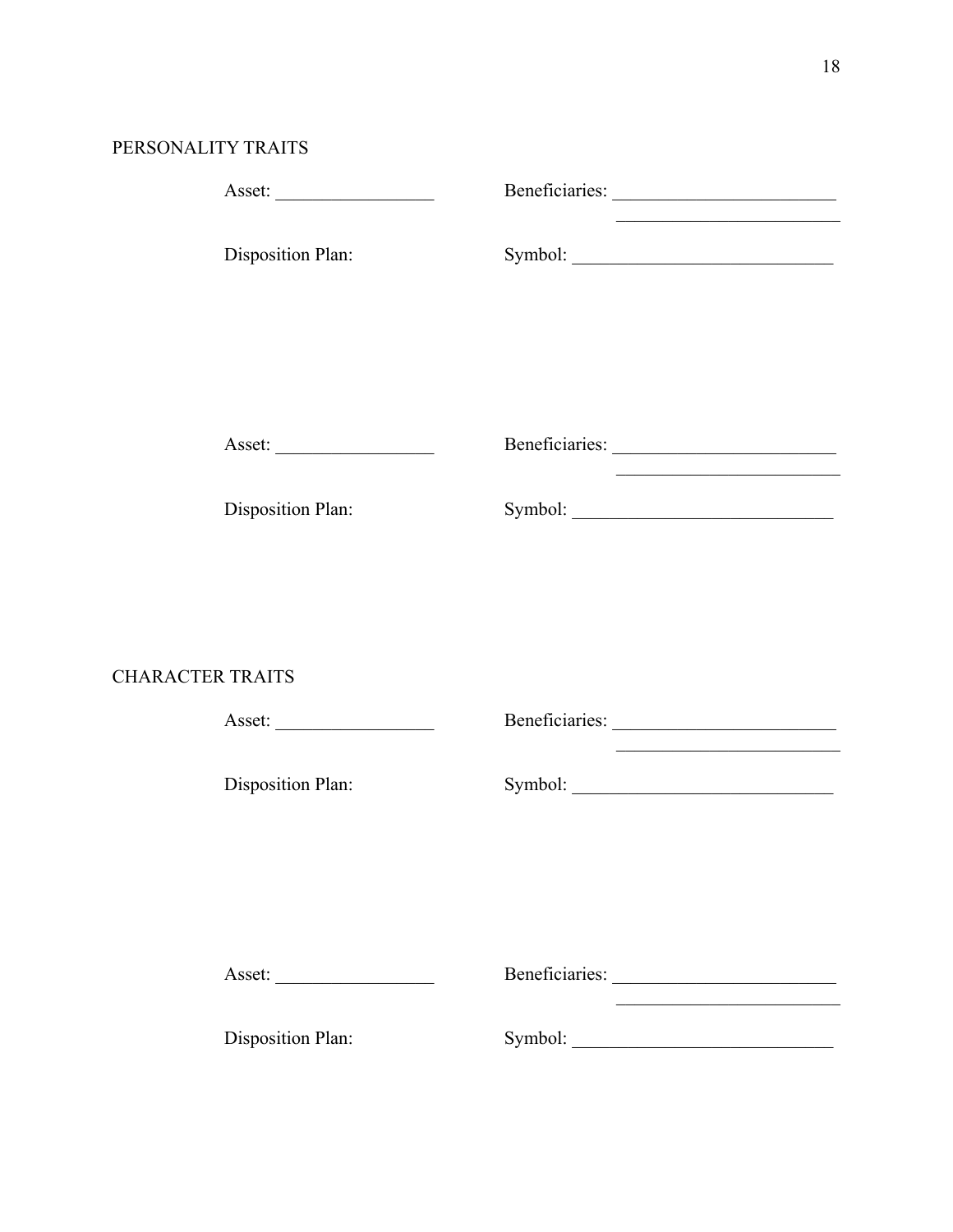# LIFE EXPERIENCES

| Asset:            | Beneficiaries: |
|-------------------|----------------|
| Disposition Plan: |                |
|                   |                |
|                   |                |
|                   | Beneficiaries: |
| Disposition Plan: |                |
|                   |                |
|                   |                |
| PHYSICAL TRAITS   |                |
|                   | Beneficiaries: |
| Disposition Plan: |                |
|                   |                |
|                   |                |
|                   |                |

| Asset:            | Beneficiaries: |
|-------------------|----------------|
| Disposition Plan: | Symbol:        |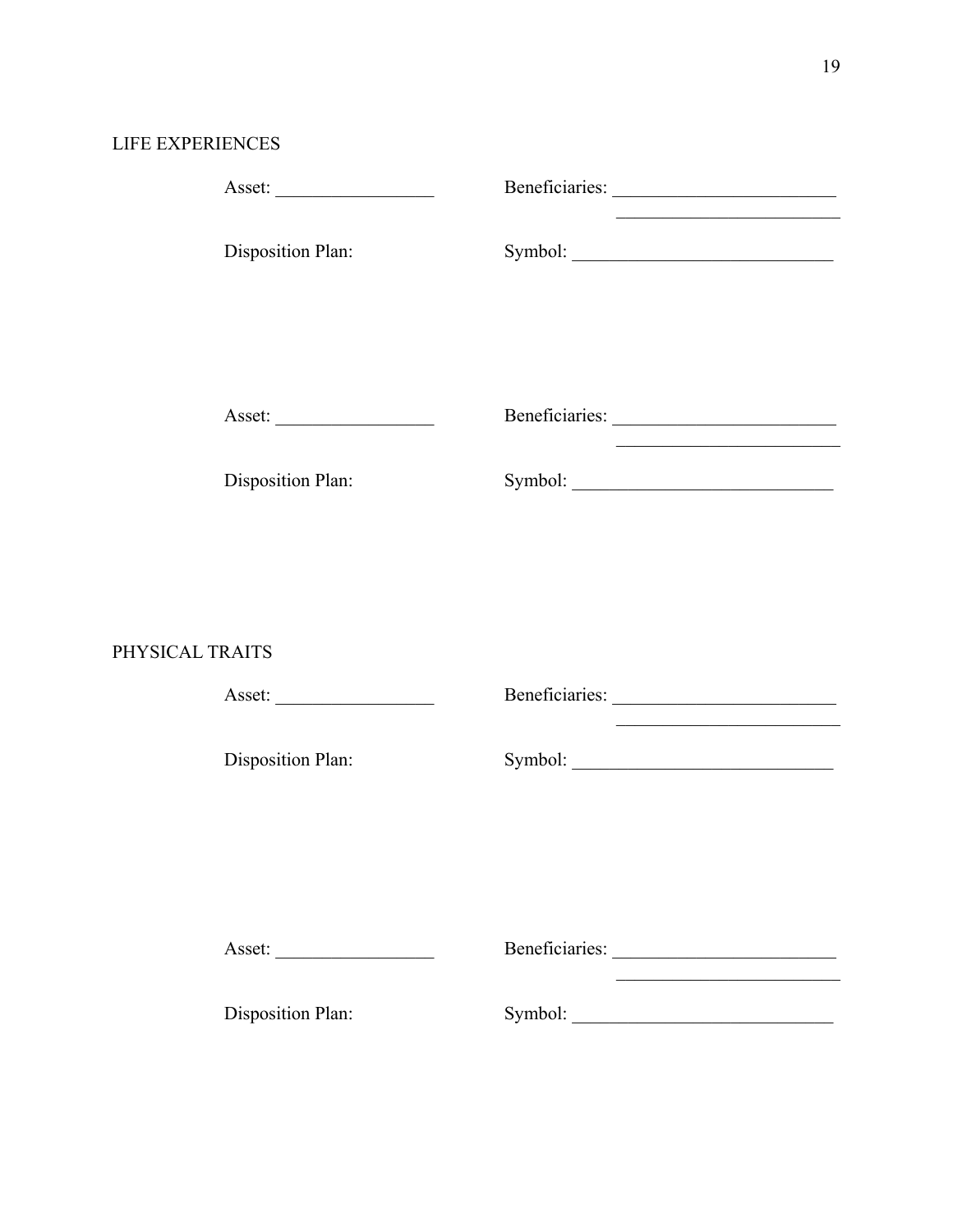# MATERIAL RESOURCES

|                           | Beneficiaries:                                                              |
|---------------------------|-----------------------------------------------------------------------------|
| Disposition Plan:         | the control of the control of the control of the control of the control of  |
| Asset:                    | Beneficiaries:<br><u> 1980 - Johann Barbara, martin amerikan personal (</u> |
| Disposition Plan:         |                                                                             |
| SPIRITUAL/FAITH RESOURCES |                                                                             |
| Disposition Plan:         |                                                                             |
|                           |                                                                             |
|                           | Beneficiaries:                                                              |
| <b>Disposition Plan:</b>  |                                                                             |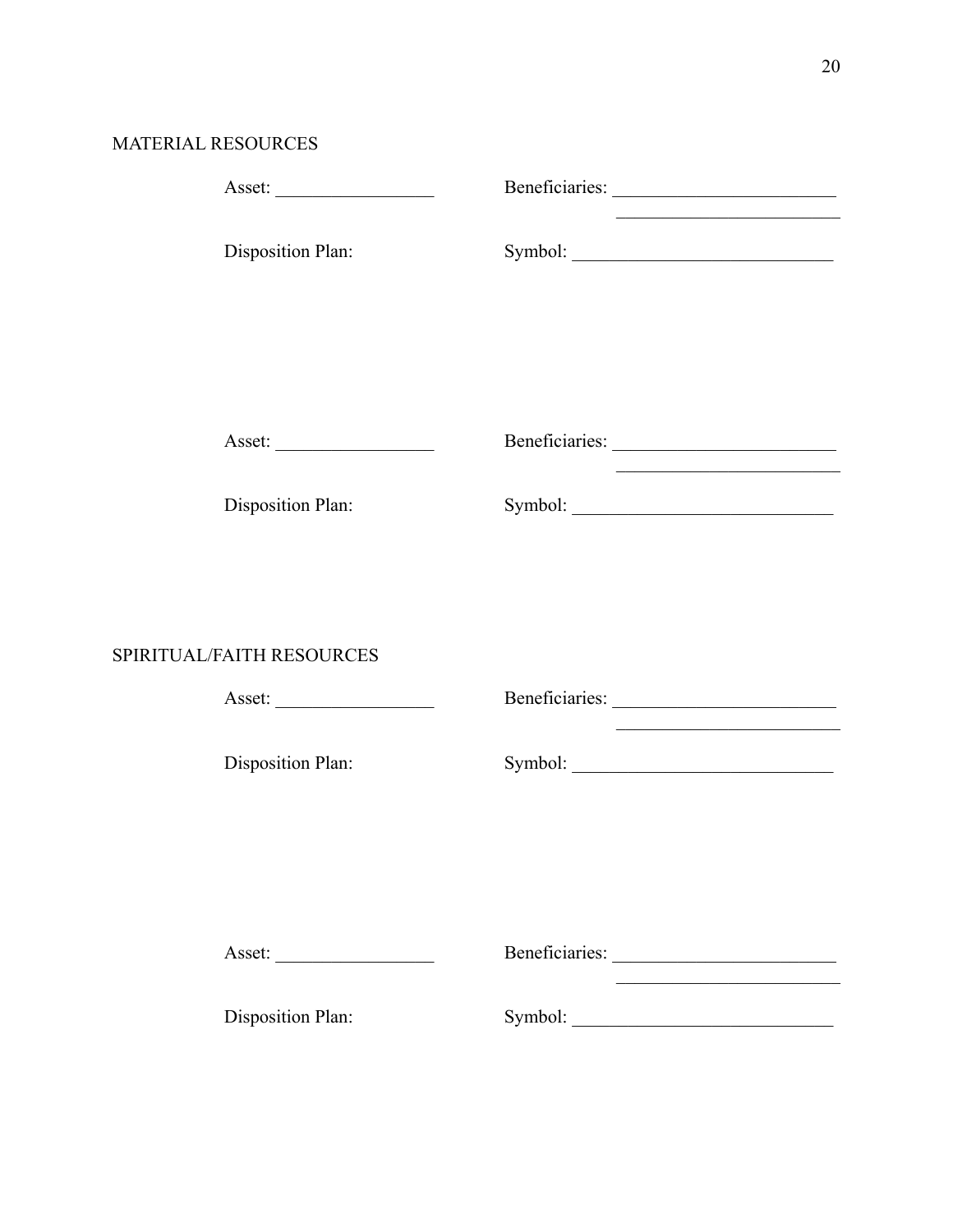# FAMILY RELATIONSHIPS

|                  |                   | Beneficiaries:<br><u> 1990 - Johann Barbara, martin amerikan personal (</u> |
|------------------|-------------------|-----------------------------------------------------------------------------|
|                  | Disposition Plan: |                                                                             |
|                  |                   |                                                                             |
|                  |                   |                                                                             |
|                  | Asset:            | Beneficiaries:                                                              |
|                  | Disposition Plan: |                                                                             |
|                  |                   |                                                                             |
|                  |                   |                                                                             |
| <b>KNOWLEDGE</b> |                   |                                                                             |
|                  | Asset:            | Beneficiaries:                                                              |
|                  | Disposition Plan: |                                                                             |
|                  |                   |                                                                             |
|                  |                   |                                                                             |
|                  | Asset:            | Beneficiaries:                                                              |

Disposition Plan: Symbol: \_\_\_\_\_\_\_\_\_\_\_\_\_\_\_\_\_\_\_\_\_\_\_\_\_\_\_\_

\_\_\_\_\_\_\_\_\_\_\_\_\_\_\_\_\_\_\_\_\_\_\_\_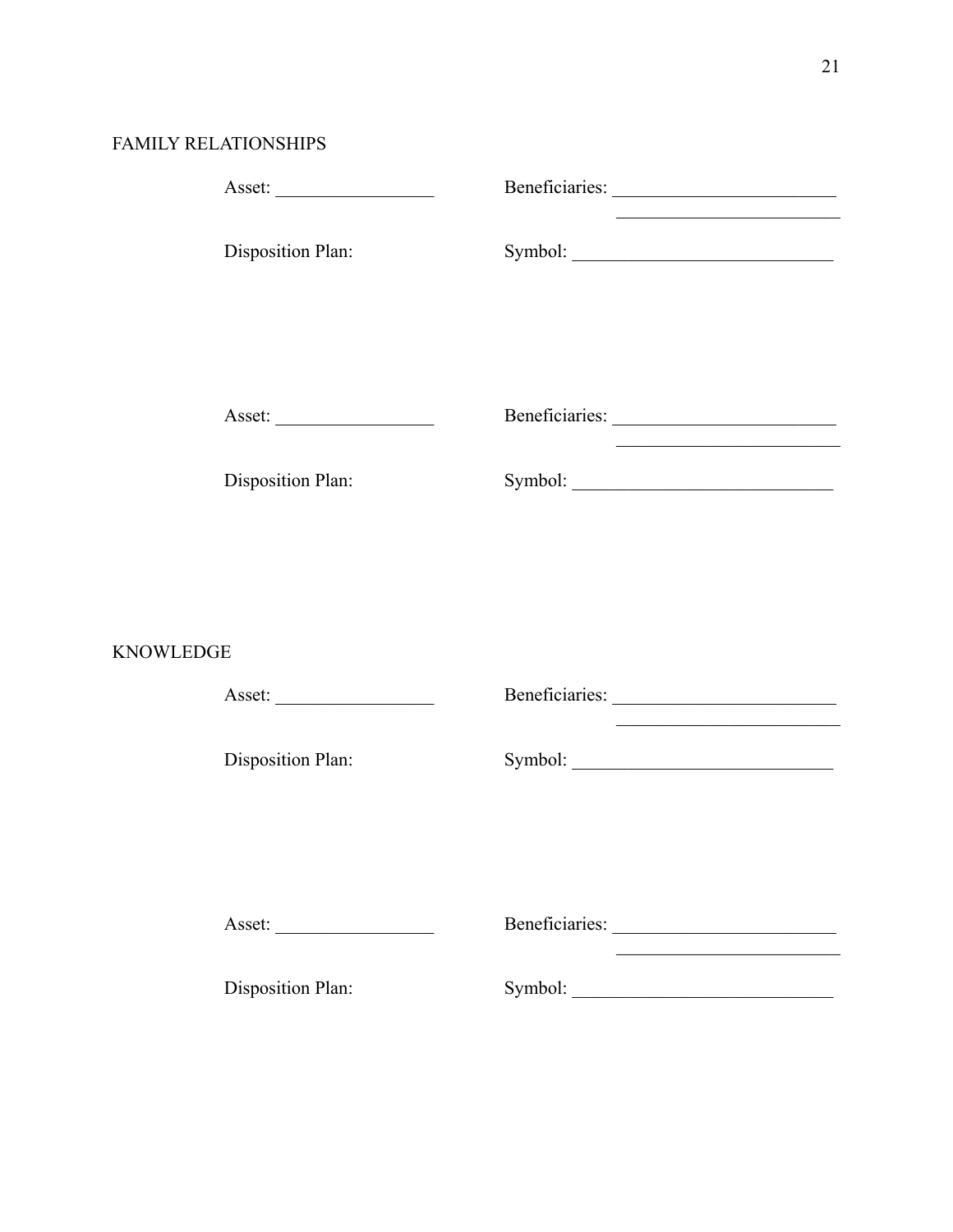# OTHER ASSETS

|                          | Beneficiaries:<br><u> 1989 - Johann John Stoff, deutscher Stoffen und der Stoffen und der Stoffen und der Stoffen und der Stoffen un</u> |
|--------------------------|------------------------------------------------------------------------------------------------------------------------------------------|
| <b>Disposition Plan:</b> |                                                                                                                                          |
|                          |                                                                                                                                          |
|                          |                                                                                                                                          |
|                          | Beneficiaries:                                                                                                                           |
| <b>Disposition Plan:</b> |                                                                                                                                          |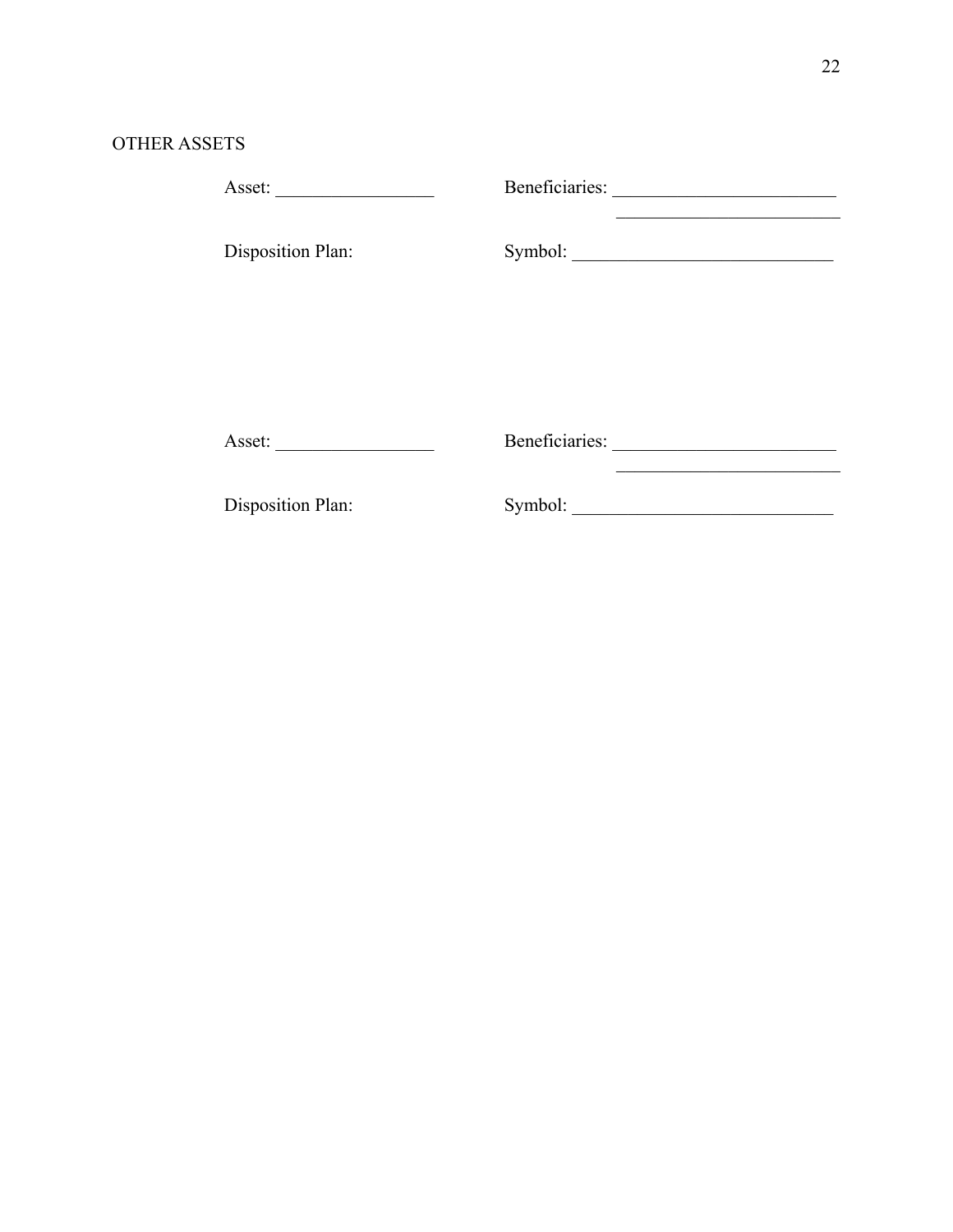# EXAMPLES

#### 1. TIME ASSETS

Asset: 2 hours per week Beneficiary: Grandson Jason Disposition Plan: Symbol: A tool bag Every Wednesday morning over the next year, I will commit 2 hours of uninterrupted time to Jason to teach him how to use the woodworking tools in my shop and to build some projects together.

#### 2. GIFTS/TALENTS, etc.

Asset: Watercolor painting talent Beneficiary: Susie Disposition Plan: Symbol: Figurine Give a starter watercolor set that I have from my youth with new watercolor paints, and two weekend retreats in the mountains to paint together and explore Susie's talent.

#### 3. PERSONALITY TRAITS

Asset: Sense of humor Beneficiary: Thomas Disposition Plan: Symbol: Fishing hat I give Thomas my Bill Cosby albums and my journal of funny stories and events in our life together to remind him that even in the toughest times we can find a reason to laugh and see the humor in life. I also give him my fishing hat as a reminder of that very funny incident together on the Gunnison River.

#### 4. CHARACTER TRAITS

Asset: Adventurous Beneficiary: Jenny and Sam Disposition Plan: Symbol: Pin Take Sam and Jenny on a three-day camping, fishing and river rafting adventure in Colorado sharing and experiencing the wonder of God's creation.

#### 5. LIFE EXPERIENCES

Asset: Mistakes of a young pastor Beneficiary: Joel Disposition Plan: Symbol: Towel (serving) The mistakes I made as a young, naïve youth pastor were addressed by several godly men

who helped me learn humility and to value others as God's creation. I give Joel the wisdom I gained in that experience to help him succeed in his ministry. I promise to call Joel once a month just to pray with and encourage him.

## 6. PHYSICAL TRAITS

| Asset: Blindness                                                                           | Beneficiary: Sharon, Jake and Zach |
|--------------------------------------------------------------------------------------------|------------------------------------|
| Disposition Plan:                                                                          | Symbol: Heart lights               |
| I give the gift of my physical blindness now to you to bless you and encourage you to      |                                    |
| learn to see with your heart and ears as well as your eyes. I give this gift to you in the |                                    |
| form of serving with me as camp helpers at this summer's camp for the deaf and blind.      |                                    |